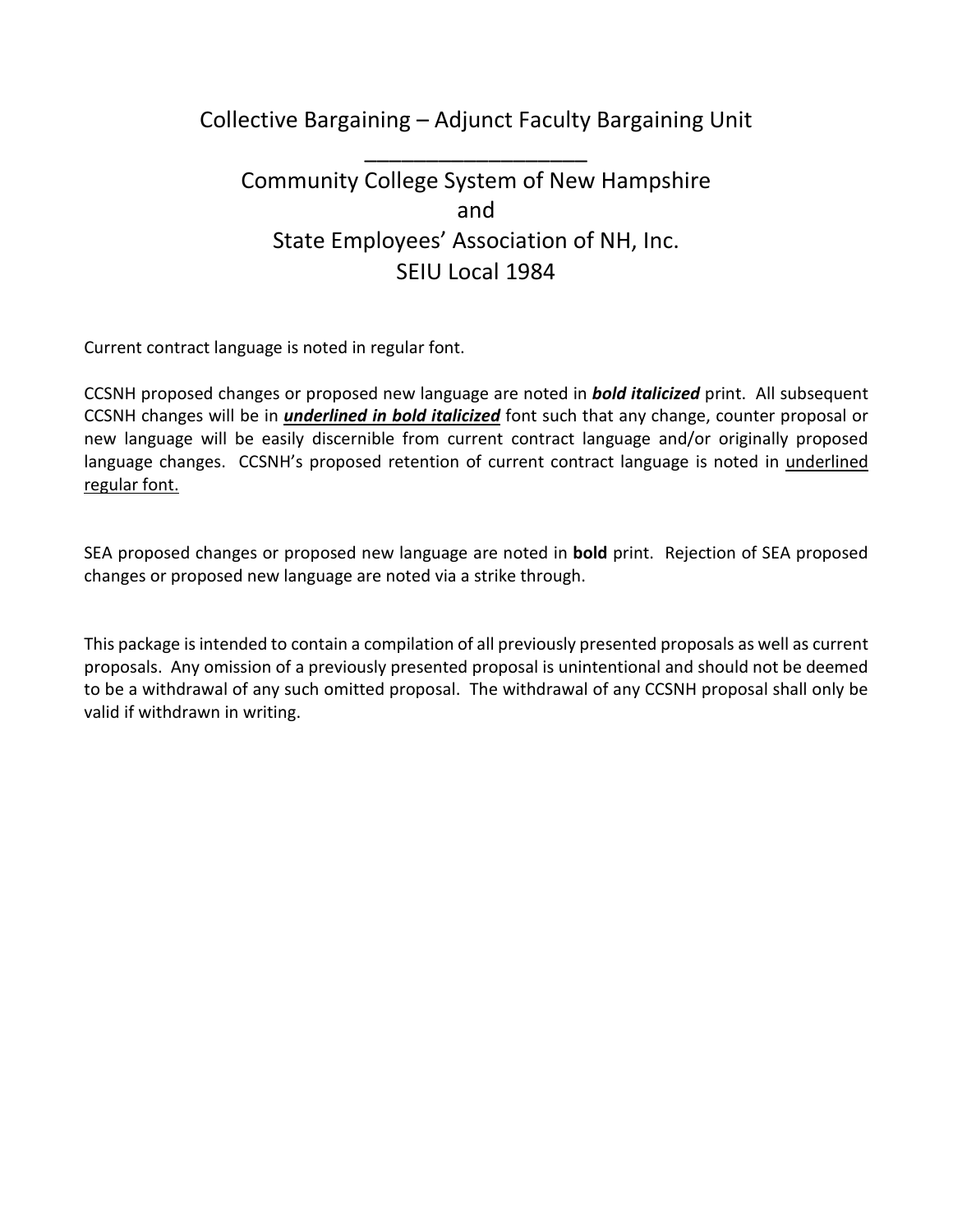# *2022 - 2023*

# *Collective Bargaining Agreement Covered Adjunct Faculty*

# CCSNH Board of Trustees & State Employees' Association Of New Hampshire Service Employees International Union Local 1984

# [ ] – June 30, *2023*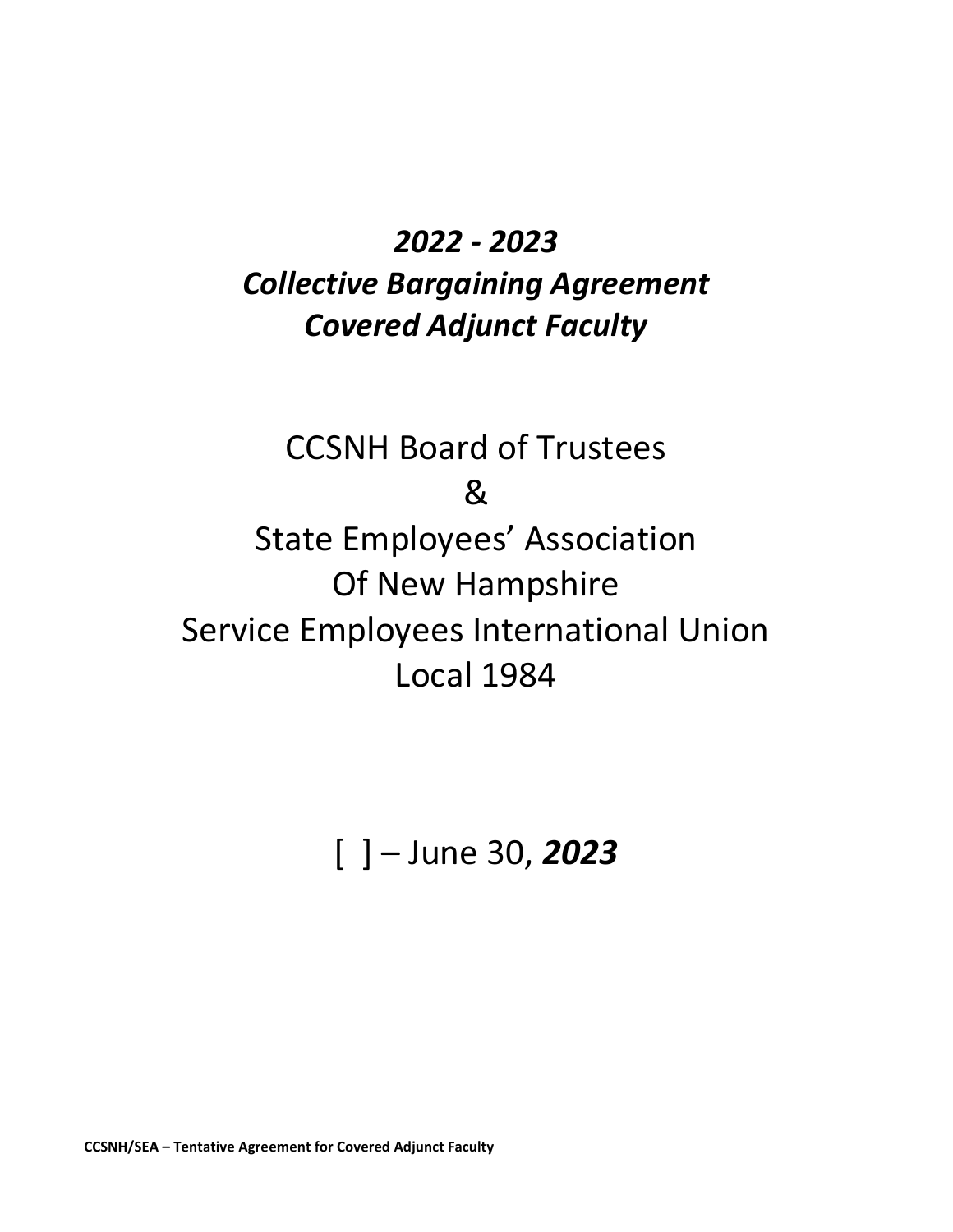# **TABLE OF CONTENTS**

| <b>Article</b> |                                             | Page |
|----------------|---------------------------------------------|------|
| Preamble       |                                             | 3    |
| Article I:     | Definitions                                 | 3    |
| Article 2:     | Recognition                                 | 4    |
| Article 3:     | <b>Management Rights</b>                    | 5    |
| Article 4:     | <b>Association Rights</b>                   | 6    |
| Article 5:     | <b>Association Dues and Agency Fee</b>      | 8    |
| Article 6:     | Consultation                                | 9    |
| Article 7:     | <b>Grievance and Arbitration Procedures</b> | 9    |
| Article 8:     | Appointments and Assignments                | 12   |
| Article 9:     | Workload                                    | 13   |
| Article 10:    | <b>Cancellation of Classes</b>              | 14   |
| Article 11:    | Evaluations                                 | 15   |
| Article 12:    | <b>Intellectual Property</b>                | 15   |
| Article 13:    | Academic Freedom and Responsibility         | 16   |
| Article 14:    | <b>Miscellaneous Working Conditions</b>     | 17   |
| Article 15:    | Dismissal                                   | 17   |
| Article 16:    | Compensation                                | 18   |
| Article 17:    | Leaves                                      | 19   |
| Article 18:    | Payroll Information                         | 20   |
| Article 19:    | <b>Personnel Files</b>                      | 21   |
| Article 20:    | No Strike or Lockout                        | 22   |
| Article 21:    | Notices                                     | 22   |
| Article 22:    | Separability                                | 22   |
| Article 23:    | Waiver                                      | 22   |
| Article 24:    | Duration                                    | 23   |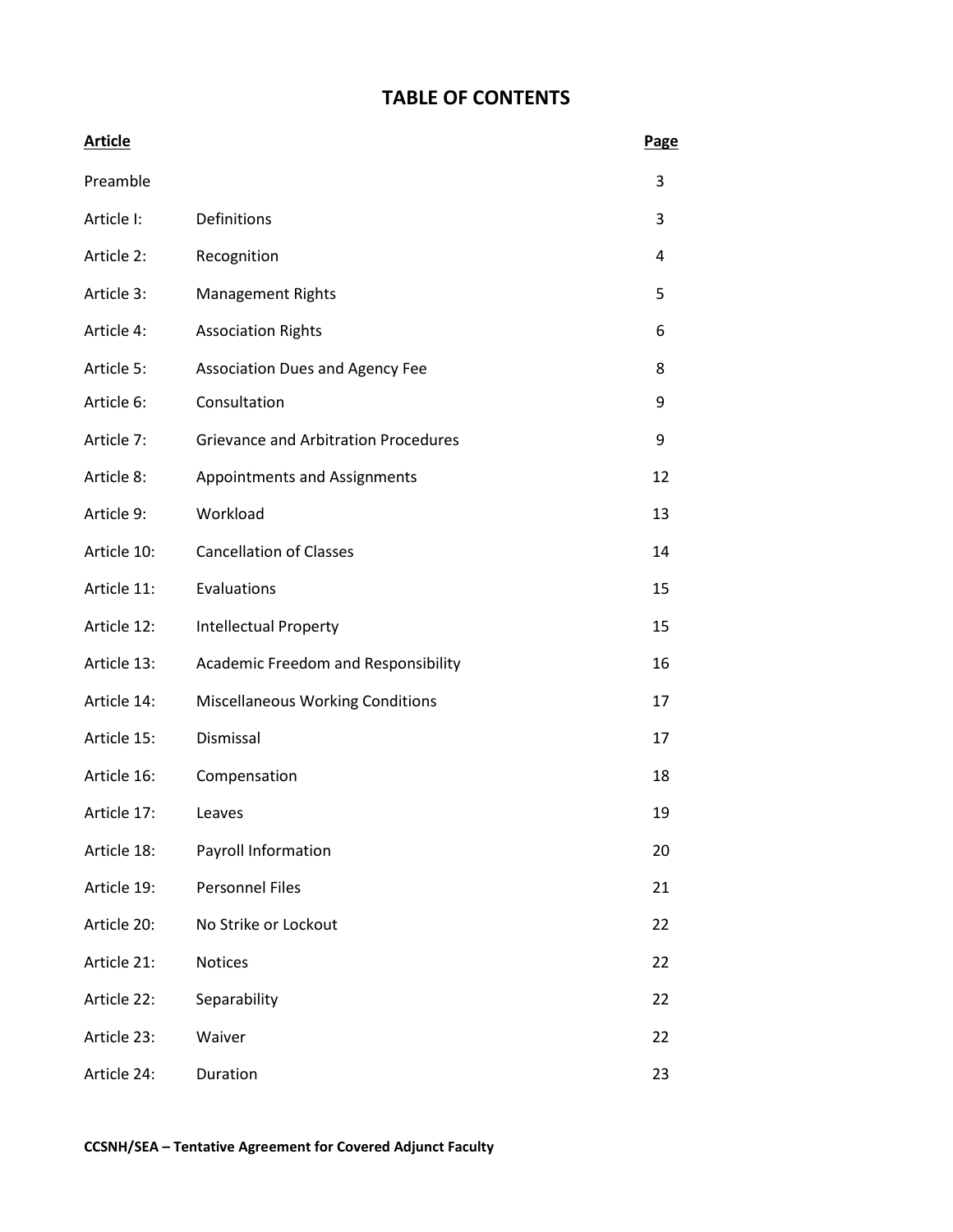#### **PREAMBLE COLLECTIVE BARGAINING AGREEMENT**

This Agreement between the Board of Trustees of the Community College System of New Hampshire, hereinafter referred to as the "CCSNH", and the State Employees' Association of New Hampshire, Inc., SEIU Local 1984, CTW, CLC, hereinafter referred to as the "Association", collectively referred to hereinafter as the "Parties".

It is the intent of the Parties to encourage harmonious relationships between the Covered Adjunct Faculty and the Administration to promote the welfare of the student body and to improve the quality and effectiveness of the CCSNH by expecting the highest standards of excellence in instruction, services, and operations. It is recognized by the Parties that mutual benefits are to be derived from continual improvement as institutions of higher learning and the fair and equitable treatment of all members of the educational community. The CCSNH and the Association recognize and affirm their commitment not to discriminate against anyone because of race, color, religion, national origin, age, sex, disability, genetic information, veteran's status, marital status, sexual orientation, gender identity and expression, political affiliation, lawful political activity, or membership or nonmembership in, or lawful activities on behalf of the Association.

It is the intent and purpose of the Parties to this Agreement as made and entered into this [date] to set forth agreements reached between the CCSNH and the Association with respect to the terms and conditions of employment for covered adjunct faculty in the bargaining unit described by the NH PELRB and to provide a means of amicable discussion and adjustment of matters of mutual interest.

# **ARTICLE 1 DEFINITIONS**

|    | A. Covered Adjunct faculty:        | Any member of the bargaining unit except where otherwise<br>limited.                                                                                                                                                                                                                                                                                                                                                                                                                                                                                                                           |
|----|------------------------------------|------------------------------------------------------------------------------------------------------------------------------------------------------------------------------------------------------------------------------------------------------------------------------------------------------------------------------------------------------------------------------------------------------------------------------------------------------------------------------------------------------------------------------------------------------------------------------------------------|
| B. | Association:                       | The term Association as used in this Agreement refers to the<br>State Employees' Association of New Hampshire, Inc., SEIU Local 1984,<br>CTW, CLC ("SEA"), its officers and agents. The SEA serves as the<br>exclusive bargaining representative of covered adjunct faculty.                                                                                                                                                                                                                                                                                                                   |
| C. | <b>Association Representative:</b> | A member of the Association, who has been designated as a<br>representative by the Association or a staff person of the Association.                                                                                                                                                                                                                                                                                                                                                                                                                                                           |
|    | D. Bargaining Unit:                | The bargaining unit consists of all adjunct faculty who are employed by<br>the CCSNH and who have taught at least five semesters in the last five<br>years or who have currently begun their fifth semester of teaching and<br>have taught four semesters within the last five years. The unit shall<br>exclude any CCSNH employee who (1) already holds a full or part-time<br>appointment as a faculty, administrative, professional, technical, or<br>operating staff member with the CCSNH, and who is currently<br>covered by an existing collective bargaining agreement; or (2) already |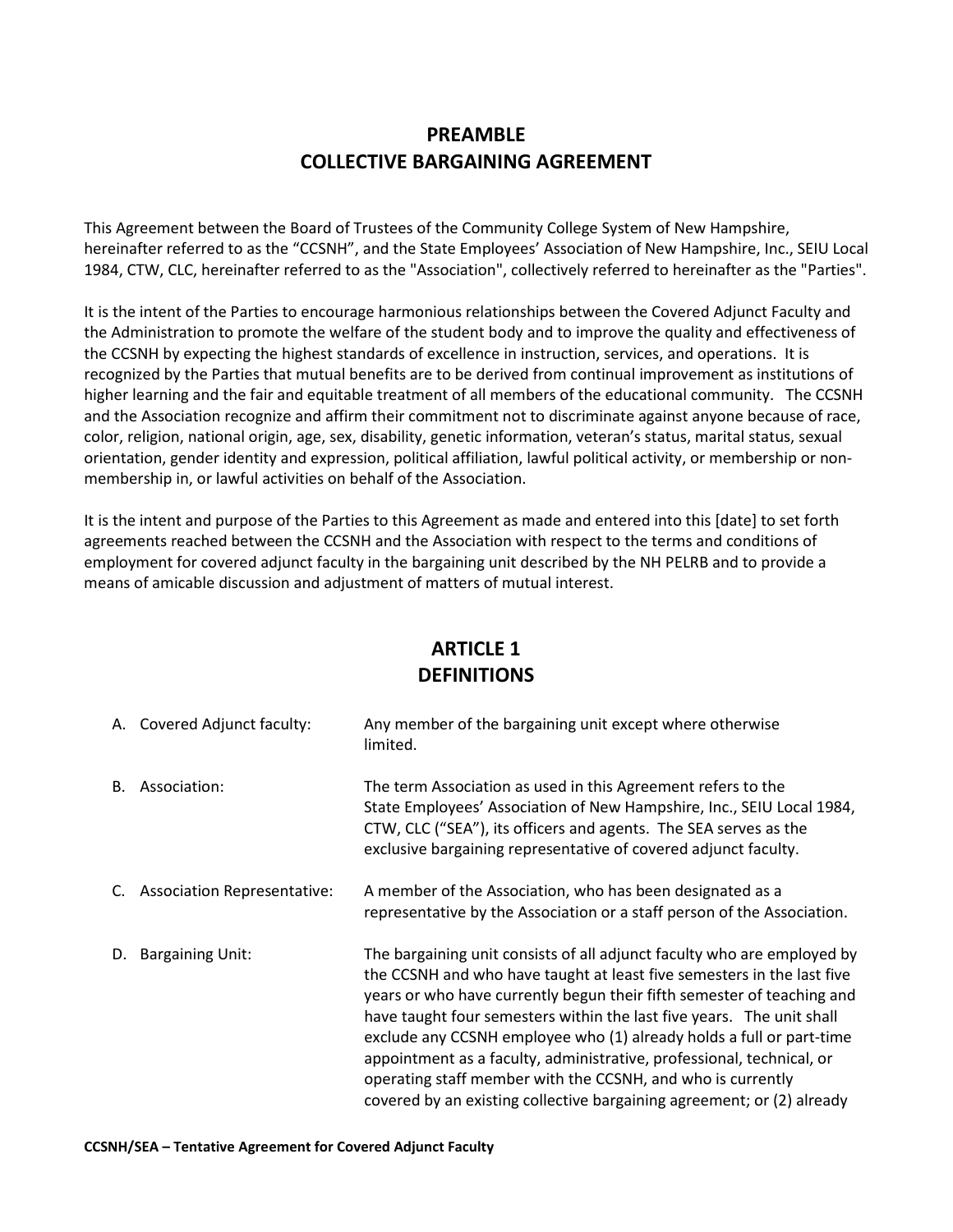|     |                    | holds a managerial and/or confidential position and is<br>excluded from the existing collective bargaining agreement. A<br>semester includes Fall and Spring semesters only.                                                                                                                                                                                                                                                                                                             |
|-----|--------------------|------------------------------------------------------------------------------------------------------------------------------------------------------------------------------------------------------------------------------------------------------------------------------------------------------------------------------------------------------------------------------------------------------------------------------------------------------------------------------------------|
| E., | Chancellor:        | The Chancellor of the Community College System of New Hampshire or<br>an individual acting in that capacity as duly appointed by the Board of<br>Trustees in accordance with NH RSA 188-F, as amended.                                                                                                                                                                                                                                                                                   |
| F.  | College President: | The President of a Community College or an individual acting in that<br>capacity as duly appointed by the Board of Trustees in accordance with<br>NH RSA 188-F, as amended.                                                                                                                                                                                                                                                                                                              |
|     | G. Board:          | CCSNH Board of Trustees as established in accordance with NH RSA 188-<br>F, as amended.                                                                                                                                                                                                                                                                                                                                                                                                  |
|     | H. CCSNH:          | The Community College System of New Hampshire, as established<br>pursuant to RSA 188-F, as amended. The CCSNH currently comprises<br>seven independently accredited colleges and a System Office<br>encompassing the Office of the Chancellor.                                                                                                                                                                                                                                           |
| Ι.  | College:           | The administration and all facilities and properties now or hereafter<br>established by the Community College System of NH. The colleges<br>within the CCSNH currently include White Mountains Community<br>College ("WMCC"), River Valley Community College ("RVCC), NHTI,<br>Concord's Community College ("NHTI"), Lakes Region Community<br>College ("LRCC"), Manchester Community College ("MCC"), Nashua<br>Community College ("NCC"), and Great Bay Community College<br>("GBCC"). |
| J.  | PELRB:             | New Hampshire Public Employee Labor Relations Board.                                                                                                                                                                                                                                                                                                                                                                                                                                     |

#### **ARTICLE 2 RECOGNITION**

- A. The CCSNH recognizes the Association as the exclusive bargaining representative for covered adjunct faculty who meet the criterion as defined by law and as more accurately described in NH PELRB Decision #2011-074, as amended.
- B. The Association recognizes the responsibility of representing the interest of all covered adjunct faculty in the bargaining unit without discrimination for the purpose as set forth in the Agreement.
- C. An adjunct who fails to be available for an appointment for four (4) consecutive semesters shall no longer be considered a member of the bargaining unit.
- D. A faculty member who has completed at least two years of continuous full-time serve and separates from a full-time teaching position within CCSNH and is hired as an adjunct faculty member within a period of one year following his/her separation may enter the bargaining unit in his or her first semester of adjunct teaching.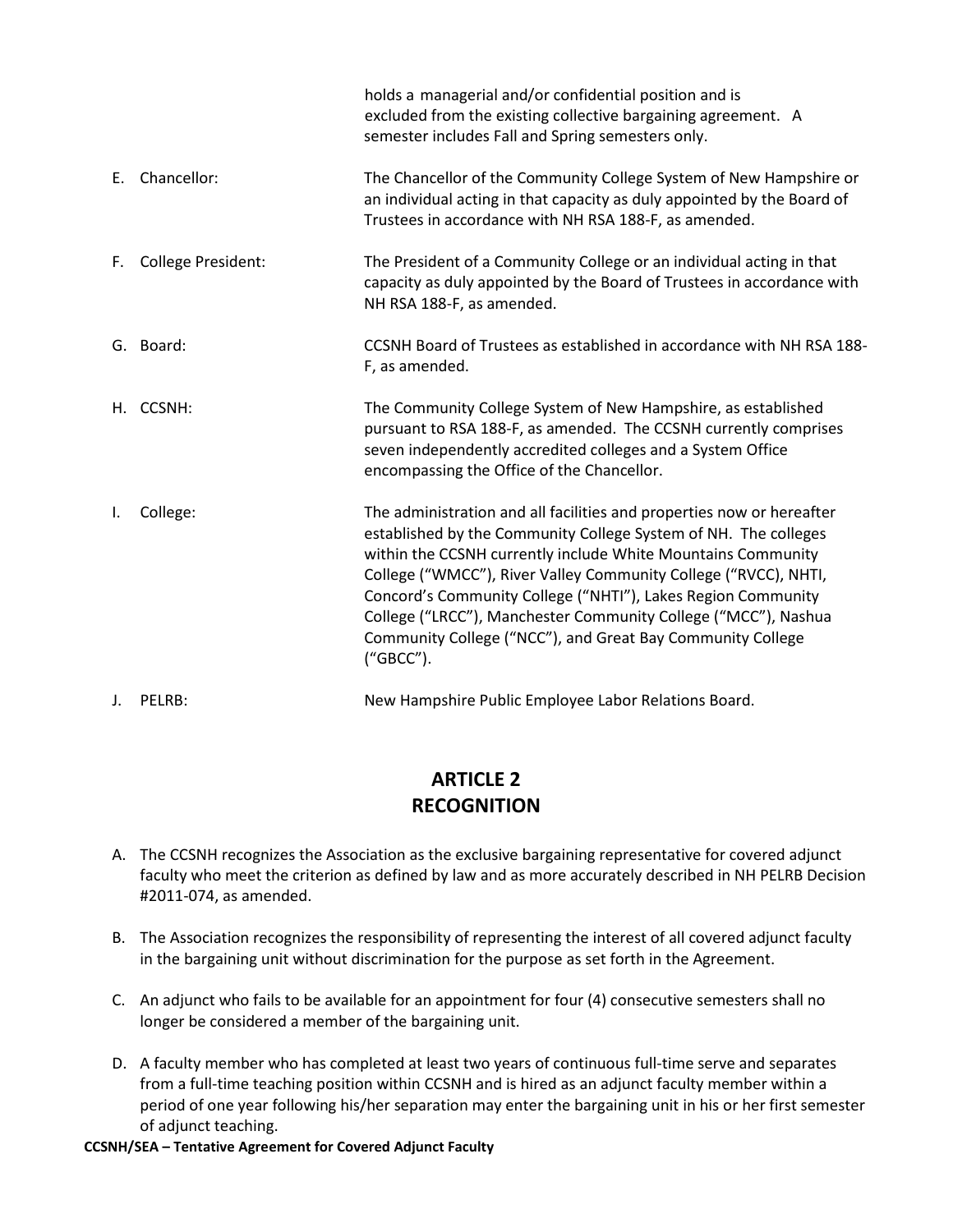- E. During the duration of this Agreement, the CCSNH shall not enter into any agreements, regarding employment relations matters with any other organization or individual purporting to represent covered adjunct faculty in the bargaining unit, or engage in any type of conduct, which would imply recognition of any group other than the Association as a representative of the covered adjunct faculty in the bargaining unit.
- F. Nothing in this section shall prevent the CCSNH from discussing matters of mutual concern with covered adjunct faculty.
- G. The provisions of this Agreement shall be applied equally to all covered adjunct faculty.

#### **ARTICLE 3 MANAGEMENT RIGHTS**

The parties agree that all the rights and responsibilities of CCSNH, its Colleges, and the CCSNH Board of Trustees, which have not been specifically provided for or limited by this Agreement or limited by law shall be retained at the sole discretion of the CCSNH Board of Trustees, or as may be delegated. Except as modified by this Agreement, such rights and responsibilities shall include but are not limited to the following:

- A. The right to manage, direct and control its programs, services, and operations in all particulars and to take such action as is necessary to maintain the efficiency and effectiveness of the CCSNH operations.
- B. The right to direct, supervise, and train employees; to determine qualifications, hiring criteria, standards of work and curriculum; to appoint, assign, schedule, transfer, evaluate, promote, and retain employees; to determine the need for and number of employees to be hired; to establish standards of productivity and performance; to grant leaves; and to suspend, discharge, or take other disciplinary actions against an employee.
- C. The right to determine the means, methods, budgetary and financial procedures, and personnel by which the CCSNH's programs, services, and operations are to be conducted.
- D. The right to determine the organizational structure of the CCSNH and its colleges.
- E. The right to take whatever actions as may be necessary to carry out the mission of the CCSNH and its colleges in situations of emergency, the determination of such situations to be the prerogative of the CCSNH, provided that the CCSNH shall subsequently and in timely fashion negotiate the effects of such action on the terms and conditions of employment. For the purposes of this section "emergency" is defined as any condition or situation out of the ordinary which requires immediate action to avoid danger to life, property, or to prevent losses affecting the CCSNH and its colleges, the employee(s), or the general public.
- F. The right to make rules, regulations, and policies and to require compliance therewith. Such rules, regulations, and policies shall be consistent with the provisions of this Agreement.
- G. The right to privatize or contract out programs, services, and operations as deemed appropriate to maintain a well-coordinated and efficient system of community colleges. The Association may confer with the CCSNH on such matters and alternatives pursuant to Article 4.A.1 of the Agreement.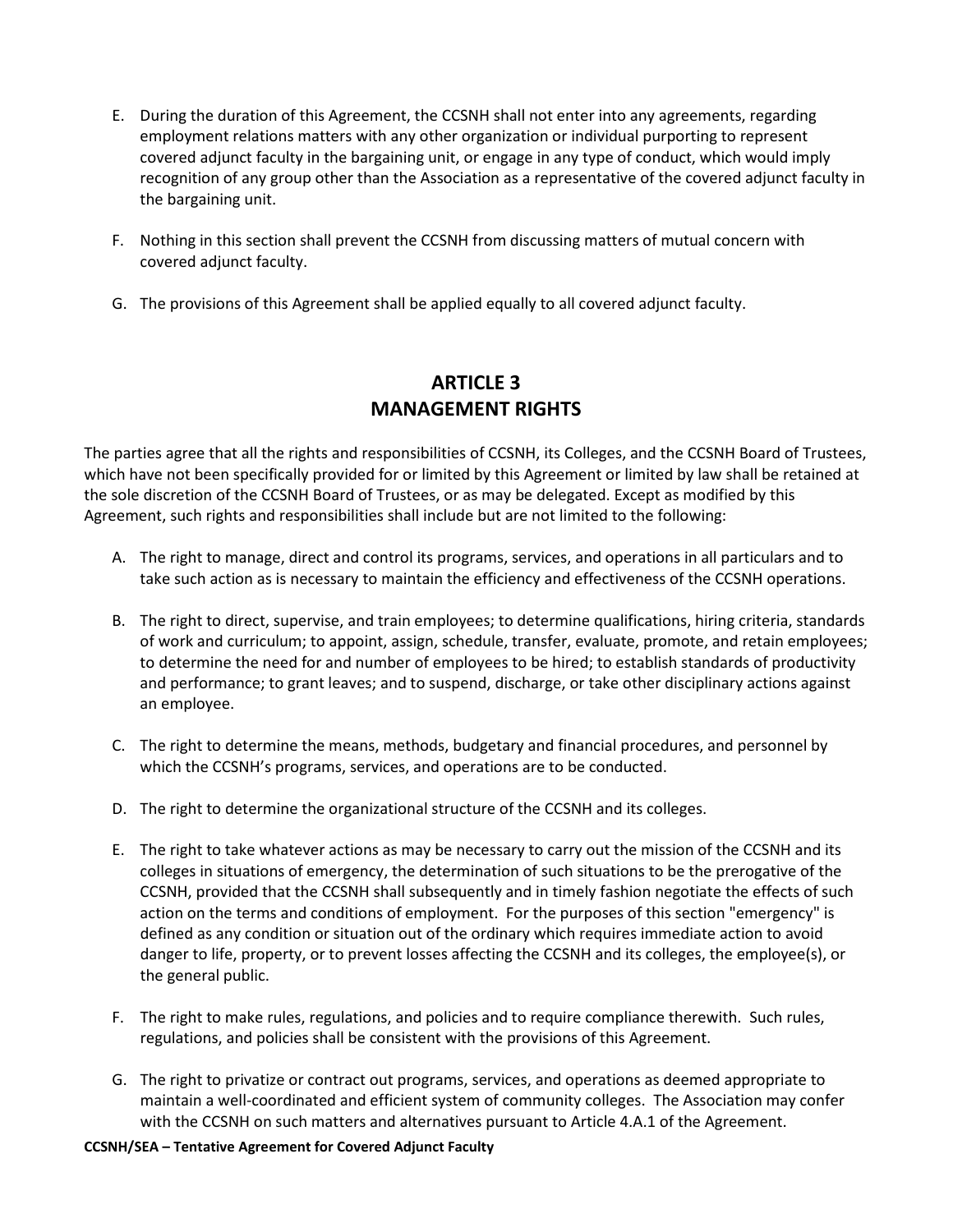# **ARTICLE 4 ASSOCIATION RIGHTS**

#### *A. CCSNH – Association Communication*

- 1. The Parties recognize their mutual obligation to meet and confer regarding matters arising out of the employment relationship between the employer and covered adjunct faculty. It is agreed that the CCSNH Administration and Representatives of the Association shall endeavor to meet periodically to discuss issues of mutual concern.
- 2. The CCSNH agrees to allow the Association and covered adjunct faculty the use of its messenger mail service and electronic mail system(s) for internal Association business, provided that said mailings are clearly identified as the business of the Association and that such use of the electronic mail system(s) is conducted in accordance with the CCSNH computer use policies and procedures.
- 3. The Association shall have the right to post, at designated places on college campuses in accordance with the College's protocols for posting, notices relevant to official Association business. Each CCSNH College shall provide the designated SEA steward with the locations for the position of official Association notices. CCSNH shall permit the Association to post meeting notices on the College's weekly or monthly calendar.
- 4. By November 1 and March 15 of each year, the CCSNH shall provide to the Association a list of all eligible adjunct faculty who meet the established criterion of having completed five semesters of teaching service within a five year period or who will start his or her fifth semester of teaching service within a five year period with a CCSNH College. The information provided shall include:
	- Employee's Name
	- College Address
	- Date of Employment
	- CCSNH Employee Identification Number
- 5. The CCSNH agrees to recognize seven (7) adjunct faculty Stewards, one designated for each CCSNH college, as duly authorized by the Association to perform duties on behalf of the Association. The Association shall furnish the CCSNH Director of Human Resources with a list of the Stewards representing covered adjunct faculty by September 1 each year. Updated information pertaining to Steward appointments shall be provided as applicable.
- 6. A covered adjunct faculty shall be entitled to Association representation at an investigative interview or meeting if requested by the employee when that employee reasonably believes that the interview or meeting may result in disciplinary action against him/her. The Association representative's role at an investigative interview or meeting is to consult with the employee. The CCSNH is free to insist upon hearing the employee's own account of the matter(s) under investigation. The Parties agree that in all cases the principles of "Weingarten", "Garrity", and "Loudermill" and other applicable case law shall be observed.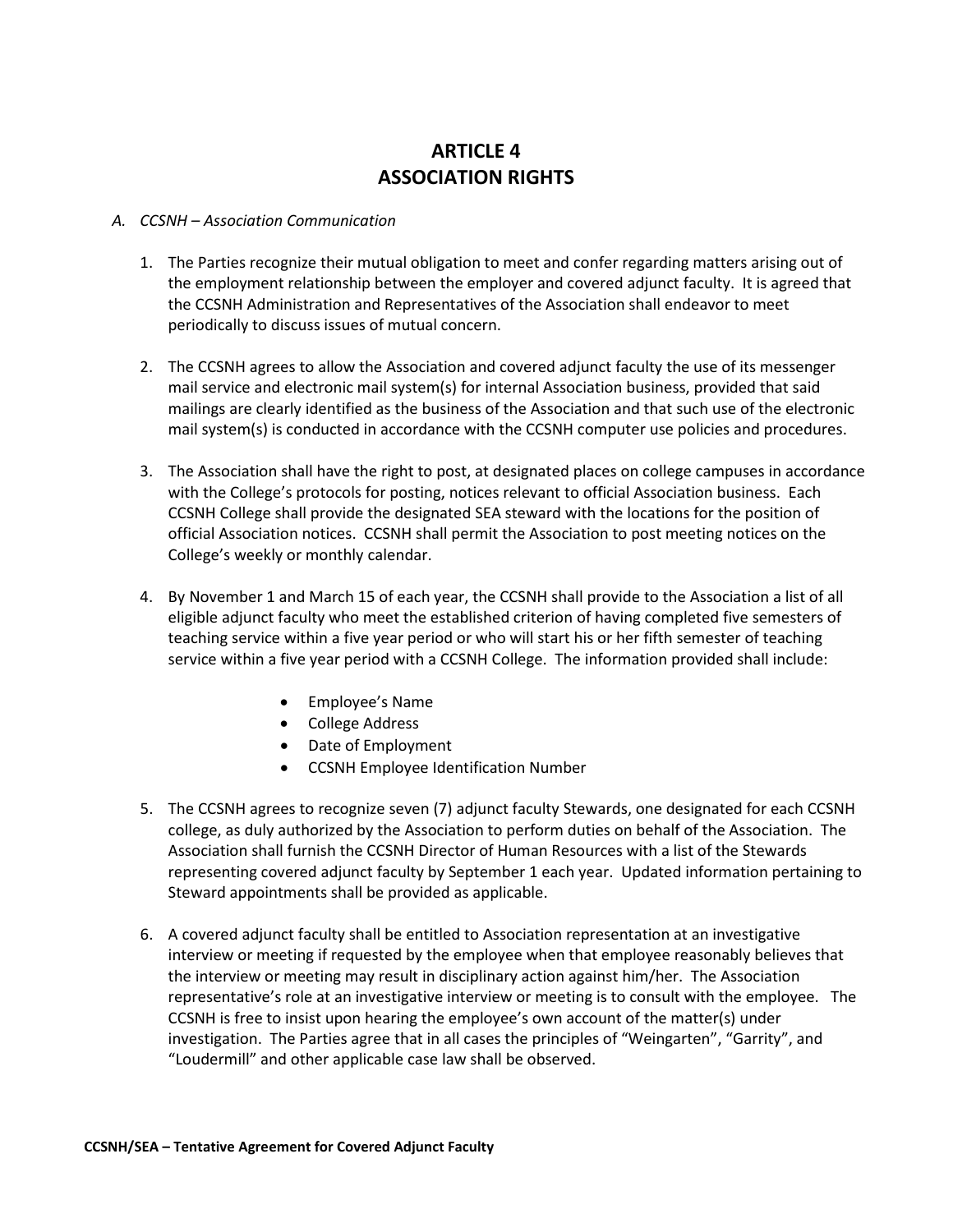- 7. The CCSNH shall provide to the Association, upon its written request to the CCSNH Director of Human Resources, such information and data as are necessary for collective bargaining with the following stipulations:
	- a. Such information will be made available within reasonable time frames, normally within fifteen (15) calendar days of said request.
	- b. The CCSNH shall not be obliged to prepare or to otherwise produce such information and data in any other form than already exists at the time of the request if such preparation or production would be unreasonably burdensome.
	- c. The Association shall pay for the copying costs when requested by the CCSNH.
	- d. This process is to be used for requests for information needed for collective bargaining and is not intended to abrogate the right of the Association or covered adjunct faculty to make requests for information pursuant to RSA 91-A, the NH "Right to Know" Law.

#### *B. Association Business*

- 1. Meetings or hearings involving Association representatives or unit members pursuant to this Agreement will be conducted at times that will not in any way disrupt the delivery of educational programs and services.
- 2. The internal business of the Association shall be conducted by covered adjunct faculty during their personal time.
- 3. President's Leave: The CCSNH shall authorize a leave of absence without pay for the President of the State Employees' Association of New Hampshire, Inc., SEIU Local 1984. The leave of absence will not count against the employee's right to be a member of the bargaining unit. The leave of absence without pay may be taken for a two-year period beginning two (2) weeks after written notice by the Association to the Chancellor and Director of Human Resources.
- 4. Association Information: The CCSNH agrees to distribute informational packets provided by the Association

#### *C. Association Use of Facilities*

- 1. The Association shall be allowed the reasonable use of the CCSNH facilities for meetings, functions, or activities directly related to its position as the recognized representative for CCSNH covered adjunct faculty without charge. The use of CCSNH facilities shall be subject to the following conditions:
	- a. Such CCSNH facilities are available and their use for such meetings would not conflict with the CCSNH's business.
	- b. Such approval is granted in advance and shall be subject to such other reasonable conditions as may be imposed by the CCSNH.
	- c. Such approval, if given, will be limited to CCSNH covered adjunct faculty, and Association staff members and guests.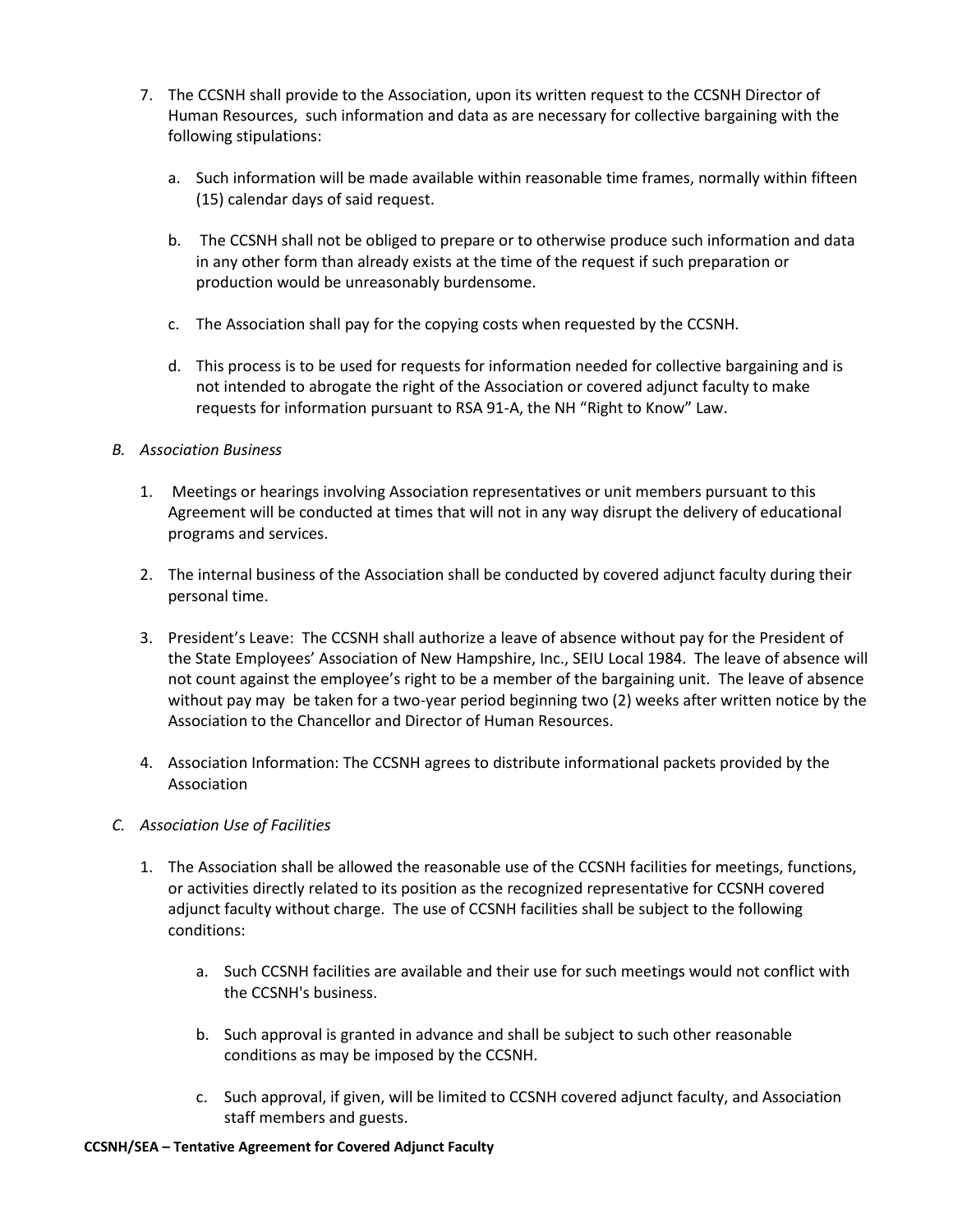2. Nothing in this provision shall be construed as a limitation of the rights of the Association, its chapters or committees to utilize the CCSNH's facilities that are otherwise available for public use. Such requests shall be processed in accordance with college policies and procedures related to public facility usage by a non-profit and/or tax-exempt organization.

#### **ARTICLE 5 ASSOCIATION DUES AND AGENCY FEE**

#### *A. Association Dues*

- 1. Membership in the Association is optional and shall be made at the discretion of each covered adjunct faculty within the bargaining unit.
- 2. Membership in the Association shall be continuous. Any change from dues paying membership must *may* be made by the covered adjunct faculty by October 1 for the fall semester and February 1 for the spring semester*, or as otherwise required by law.* Such requests must be made in writing to the Association and addressed to:

 The State Employees' Association of NH, Inc. SEIU Local 1984 207 North Main Street Concord, NH 03301

#### *B. Agency Fee*

- 1. Any covered adjunct faculty whose original date of hire is on or after July 1, 2013 shall be required to pay an agency fee or membership dues for expenses incurred by the Association related to collective bargaining, including but not limited to contract negotiations and administration. The agency fee shall not exceed an amount that represents a prorated share of actual cost associated with such expenses.
- 2. The Association agrees to comply with New Hampshire and federal law regarding the implementation and notice requirements of agency fees. In doing so, the Association shall inform covered adjunct faculty of their right to object to the amount of agency fee and their right to object to the payment of an agency fee to a public employee labor organization based on their religious belief.
- 3. The CCSNH shall refuse to enforce the fee requirement if the CCSNH believes that the amount of the fee exceeds the prorated share of the actual cost of negotiating and administering the Collective Bargaining Agreement. As a remedy, the Association shall file an unfair labor practice charge against the CCSNH for breach of contract.
- *C. Payment of Membership Dues or Agency Fee*
	- 1. CCSNH agrees to deduct, in equal installments, the regular annual membership dues or agency fee of the Association from the pay of each covered adjunct faculty of the bargaining unit, who indicates in writing that he/she wishes such deductions to be made. The Association will provide the CCSNH with the completed payroll deduction authorization form as authorized by the covered adjunct faculty. Such payroll deductions shall be put into effect as soon as practicable.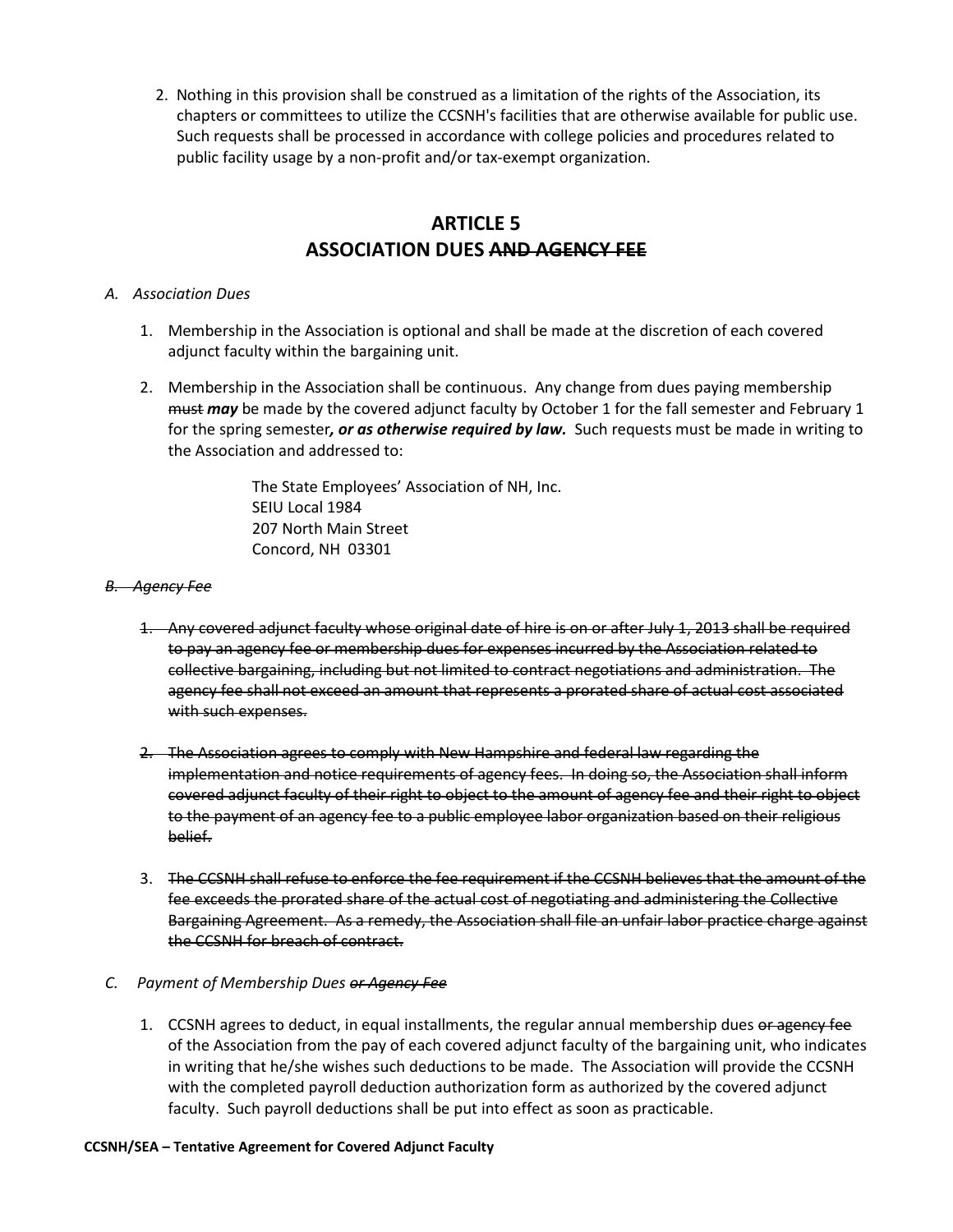- 2. The amount to be deducted shall be certified by the Association to the CCSNH. Remittance to the Association shall be made in accordance with the established payroll procedures of the CCSNH. When Association members vote for a change in Association dues which necessitates a modification of payroll deductions and the Association wishes to implement such modification, it shall furnish a certificate evidencing the authorizing vote to the Chancellor, together with a written request for the modification in payroll deductions. The certificate shall be signed and sworn to by the Secretary of the Association with Corporate Seal.
- D. The Association shall hold the CCSNH harmless should any dispute arise between the Association and the CCSNH as a result of the administration of this section.

#### **ARTICLE 6 CONSULTATION**

- A. The Parties agree that fostering open communication about workplace matters relating to the employment relationship is desirable. Each College shall establish and maintain institutional mechanisms and procedures that include consultation with adjunct faculty.
- B. A request for consultation may be submitted by either Party in writing, stating the reason for the meeting or topic for consultation. Consultation requests by the Association shall be made to the Chancellor or to the appropriate College President, for college related matter(s). Consultation requests by the CCSNH shall be made to the President of the Association. Agendas shall be agreed upon within seven (7) days of such meetings. Such meetings shall not be for purpose of negotiations nor for the resolution of grievances.

# **ARTICLE 7 GRIEVANCE AND ARBITRATION PROCEDURES**

- A. It is the objective of the parties of this Agreement to encourage the prompt and equitable resolution of grievances and to do so at the lowest possible level.Deliberations regarding employee discipline will be pursued in a confidential manner. No member of the bargaining unit shall be subject to reprisal for using the Grievance Procedure or for participating in the resolution of a grievance.
- *B. General Provisions*
	- 1. A "grievance" is any dispute or difference concerning the interpretation, application, or alleged violation of an Article of this Agreement. A grievance may be initiated by a covered employee or a group of covered employees of the bargaining unit, by the Association, or by the CCSNH. Grievances shall be handled to minimize interference with the regular work schedule(s) and institutional operations.
	- 2. A grievance shall be filed within twenty-one (21) calendar days from the time the grievant knew or should have known of the alleged violation. A grievance is considered to be formally filed when it is submitted to Step One, or other appropriate Step, of this procedure.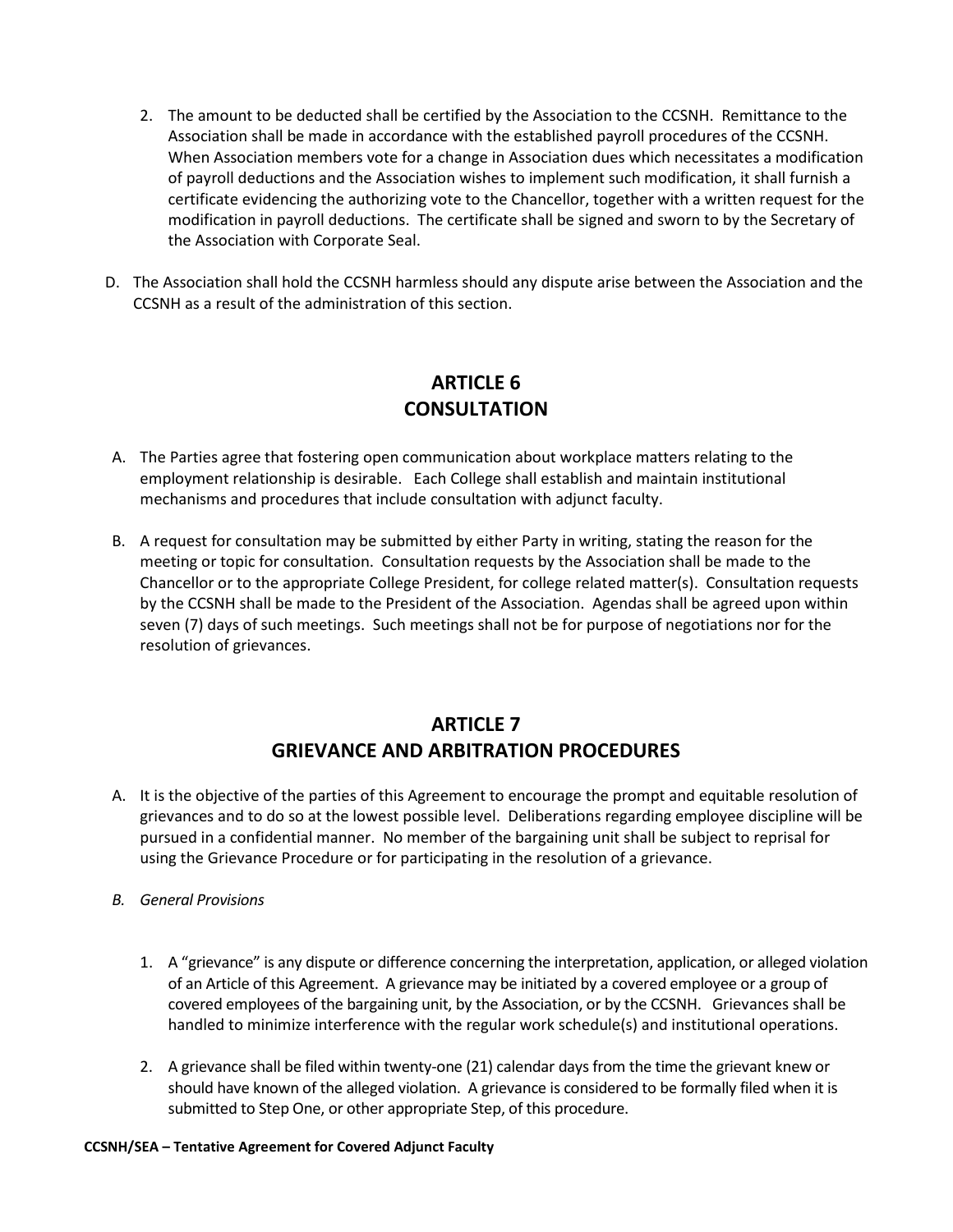- 3. A grievance initiated by the Association shall be filed directly with the College President and shall be considered a Step II appeal.
- 4. A grievance initiated by the CCSNH against the Association or its members shall be served directly upon the President of the Association and shall be considered a Step II appeal.
- 5. Failure of the Grievant, at any step of this procedure, to appeal the grievance to the next step of the procedure within the time limits specified shall be considered acceptance by the Grievant of the decision rendered at the last step.
- 6. Failure on the part of the CCSNH to comply with the time limit requirements of this Article shall elevate a grievance to the next step unless the Parties have agreed to extend the time limit requirement.
- 7. The time limits prescribed in this article may be extended by mutual agreement.
- 8. A Grievant may withdraw his or her grievance at any point in this procedure.
- 9. Any resolution of a grievance shall not be inconsistent with the terms of the Agreement.

#### C. *Informal Consultation*

The Grievant shall attempt to solve his or her grievance expeditiously by discussing the disputed matter in an informed and informal manner with the parties directly involved.

#### *D. Formal Grievance Process*

- 1. Step One Grievant and Vice-President for Academic Affairs
	- a. If informal discussion has failed to achieve a satisfactory resolution, the Grievant and/or the Association may file a formal written grievance to the Vice-President for Academic Affairs. The written submission shall include a statement of all the facts pertaining to the problem, specifying the Article(s) and Section(s) which have been allegedly violated and the remedy sought. It shall also include any documents supporting the complaint.
	- b. The formal grievance shall be filed within twenty-one (21) calendar days from the time the Grievant knew or should have known of the alleged violation.
	- c. The Vice-President shall schedule a meeting with those concerned as soon as practicable after receipt of the written notification of appeal. Such meeting shall be scheduled within twentyone (21) calendar days from the date of filing of the Step One grievance.
	- d. The Vice-President shall notify the grievant or his/her representative in writing of the decision reached within twenty-one (21) calendar days after the meeting.
	- e. If the parties are able to resolve the grievance, then the terms of the resolution, including any remedy agreed upon, will be implemented promptly and in good faith by all parties.
- 2. Step Two Grievant and College President

#### **CCSNH/SEA – Tentative Agreement for Covered Adjunct Faculty**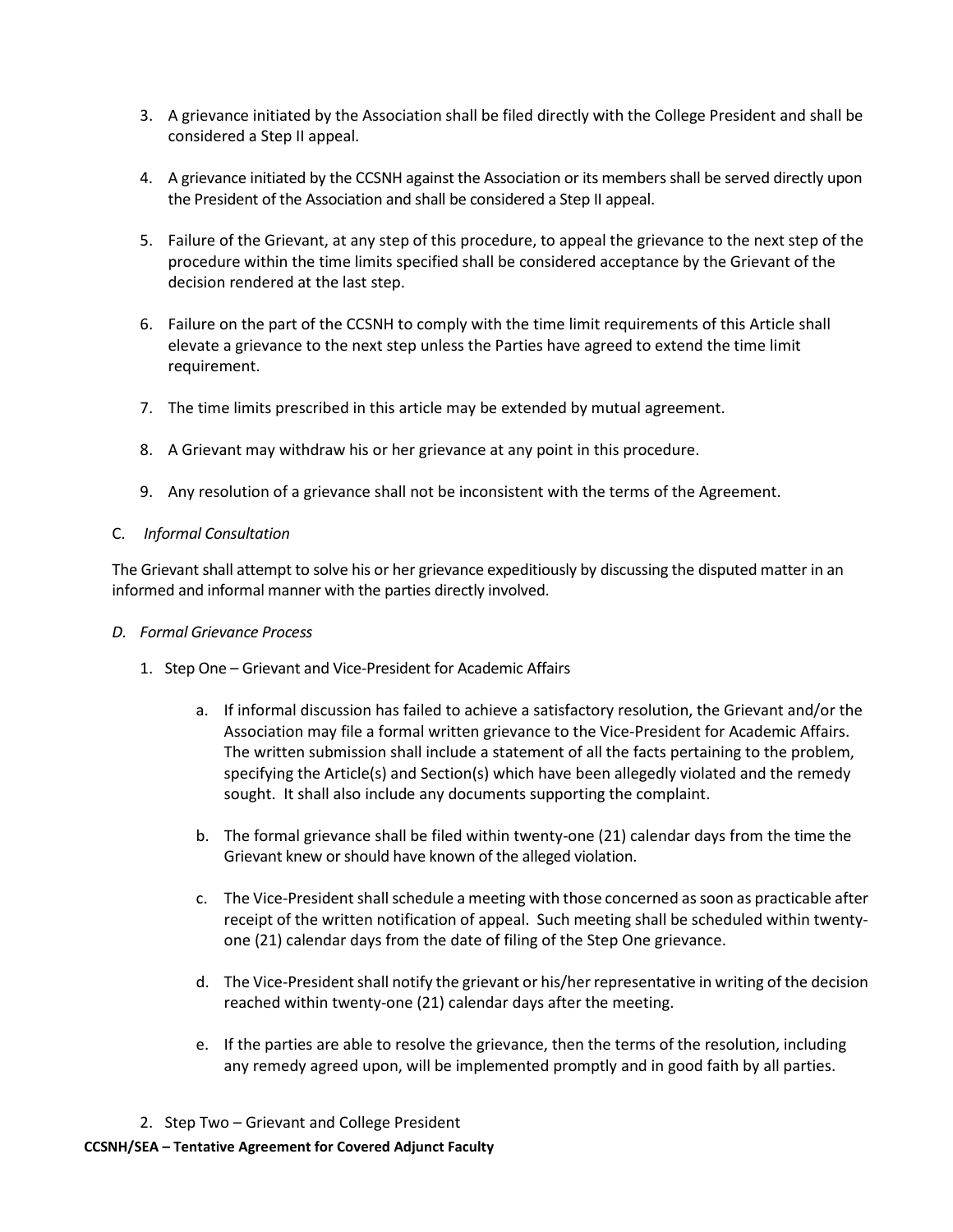- a. If the grievance is not resolved to the Grievant's satisfaction during Step One of the formal process, the Grievant and/or the Association may file a formal written grievance to the College President within twenty-one (21) calendar days from the date of the written decision rendered in Step One. The written submission shall include a statement of all the facts pertaining to the problem, specifying the Article(s) and Section(s) which have been allegedly violated and the remedy sought. It shall also include any documents supporting the complaint and the decision(s) rendered through the grievance proceedings.
- b. The College President shall schedule a meeting with those concerned as soon as practicable after receipt of the written notification of appeal. Such meeting shall be scheduled within twenty-one (21) calendar days from the date of filing of the Step Two grievance.
- c. The College President shall notify the employee or his/her representative and his/her immediate supervisor in writing of the decision reached within twenty-one (21) calendar days after the meeting.
- d. If the parties are able to resolve the grievance, then the terms of the resolution, including any remedy agreed upon, will be implemented promptly and in good faith by all parties.

#### *E. Arbitration Procedure*

- 1. Any grievance which has not been satisfactorily adjusted under the grievance procedure may be submitted for arbitration by the Association within forty-five (45) calendar days of the written decision rendered in Step II.
- 2. Arbitration shall be conducted by an external, qualified arbitrator, mutually agreed to by the CCSNH and the Association, pursuant to the rules of the American Arbitration Association (AAA). The procedure for the selection of the arbitrator will be as follows:
	- a. The CCSNH and Association shall communicate promptly to choose the arbitrator no later than twenty-one (21) calendar days from the date of the demand for arbitration. If a mutually agreed upon selection cannot be made within such twenty-one (21) day period, then either party may request a list from the American Arbitration Association and selection shall be made in accordance with the rules of the American Arbitration Association.
	- b. The Arbitrator shall have no power to add to, subtract from, modify, or disregard any of the provisions of this Agreement. The arbitrator shall have the authority to frame the question(s) submitted for arbitration, to make an award, and to fashion the appropriate remedy. In the event the question before the Arbitrator is the arbitrability of the asserted grievance, the arbitrator shall first decide that issue and determine whether to hear the substance of the case. The arbitrator shall not be automatically disqualified from hearing the substance of the case by reason of determining arbitrability.
	- c. Each party shall bear the expense of its witnesses and for preparing and presenting its own case. The compensation and expenses of the arbitration and the arbitrator shall be assessed by the AAA and the arbitrator and shall be shared equally by the CCSNH College and Association.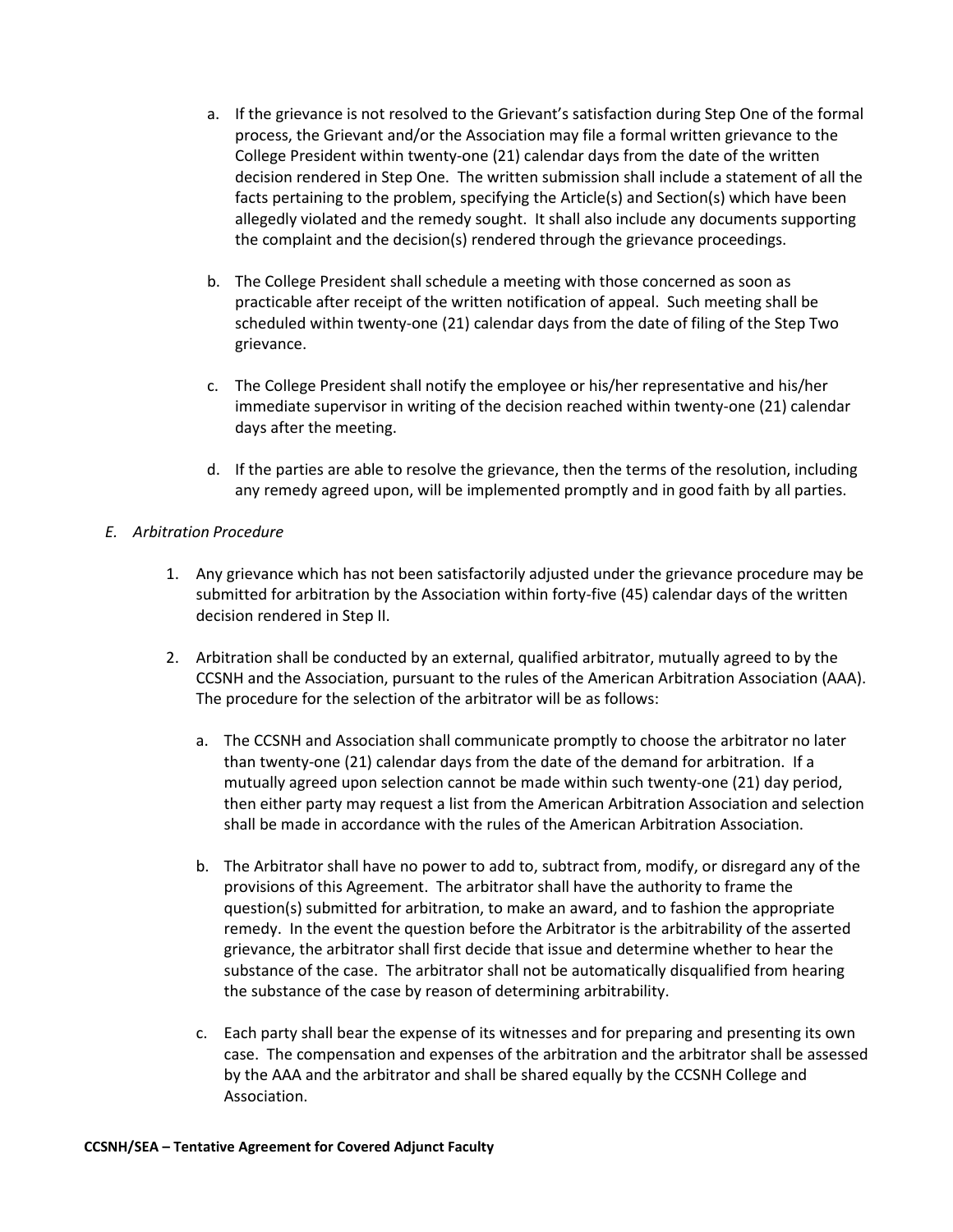3.The CCSNH, the Association, and the grievant agree to abide by the decision of the arbitrator, which is final and binding on all parties. The CCSNH and the Association, however, retain rights to challenge the decision of the arbitrator, as provided for by law. Such appeals shall be filed to

the Superior Court within forty-five (45) calendar days from the date of the written notice of the arbitrator's decision. In the event that an appeal is made to the Superior Court, the provisions of RSA 542, as amended, shall apply.

 4. Unless otherwise mutually agreed, each arbitration hearing shall deal with not more than one grievance.

#### **ARTICLE 8 APPOINTMENTS AND ASSIGNMENTS**

- *A. Course offerings and schedules are established by each college. Each semester after teaching schedules for full-time faculty are developed, the college shall determine those courses within an academic department for availability to adjunct faculty. The college reserves the right to adjust course offerings and schedules based on academic, fiscal, program, enrollment, and organizational needs.*
- *B. The college shall appoint those adjunct faculty who it deems best match the qualifications and requirements of the position and the needs of the academic program including availability to teach the course(s). Nothing herein shall be construed or interpreted as a guarantee that any covered adjunct faculty will be assigned or appointed to any specific course, number of courses, compensation, or length of appointment period.*
- C. All adjunct faculty appointments and assignments will be made by the VPAA of the college or his/her designee. Appointments shall *may* be made on a semester basis **or** *on an* **yearly** *academic year (Fall and Spring semesters) basis* and shall be limited in duration to the particular semester*s* for which the covered adjunct faculty member is appointed. However, nothing shall preclude *It shall be the sole discretion of* the CCSNH College in its sole discretion from *to determine the appointment period for*  offering a covered adjunct faculty *within* an appointment for an entire academic year (Fall and Spring semesters only), as provided in Section **B-D** below.
- D. A covered adjunct faculty who has served for ten (10) consecutive semesters (Fall and Spring) at the CCSNH College may be eligible to receive an academic year appointment (Fall and Spring semesters) starting with the first Fall semester after completing ten (10) semesters at the CCSNH College. Academic year appointments *(Fall and Spring semesters)* shall be determined based on the curriculum and programmatic instructional needs of the College, enrollments, fiscal and/or operational conditions, and the credentials and qualifications, teaching experience, and satisfactory performance of the adjunct. *Compensation shall be determined based on actual contact hours taught within a semester in accordance with Article 16 of this Agreement.* **Such appointment may include a varying number of assignments based on the criteria of this article and it is understood that, despite the annual appointment, a faculty member may receive no course assignments for a given semester of that appointment year.**Any such academic year appointments shall be made by the Vice-President of Academic Affairs, in consultation with the College President. Academic year appointments shall be limited in duration to the particular academic year.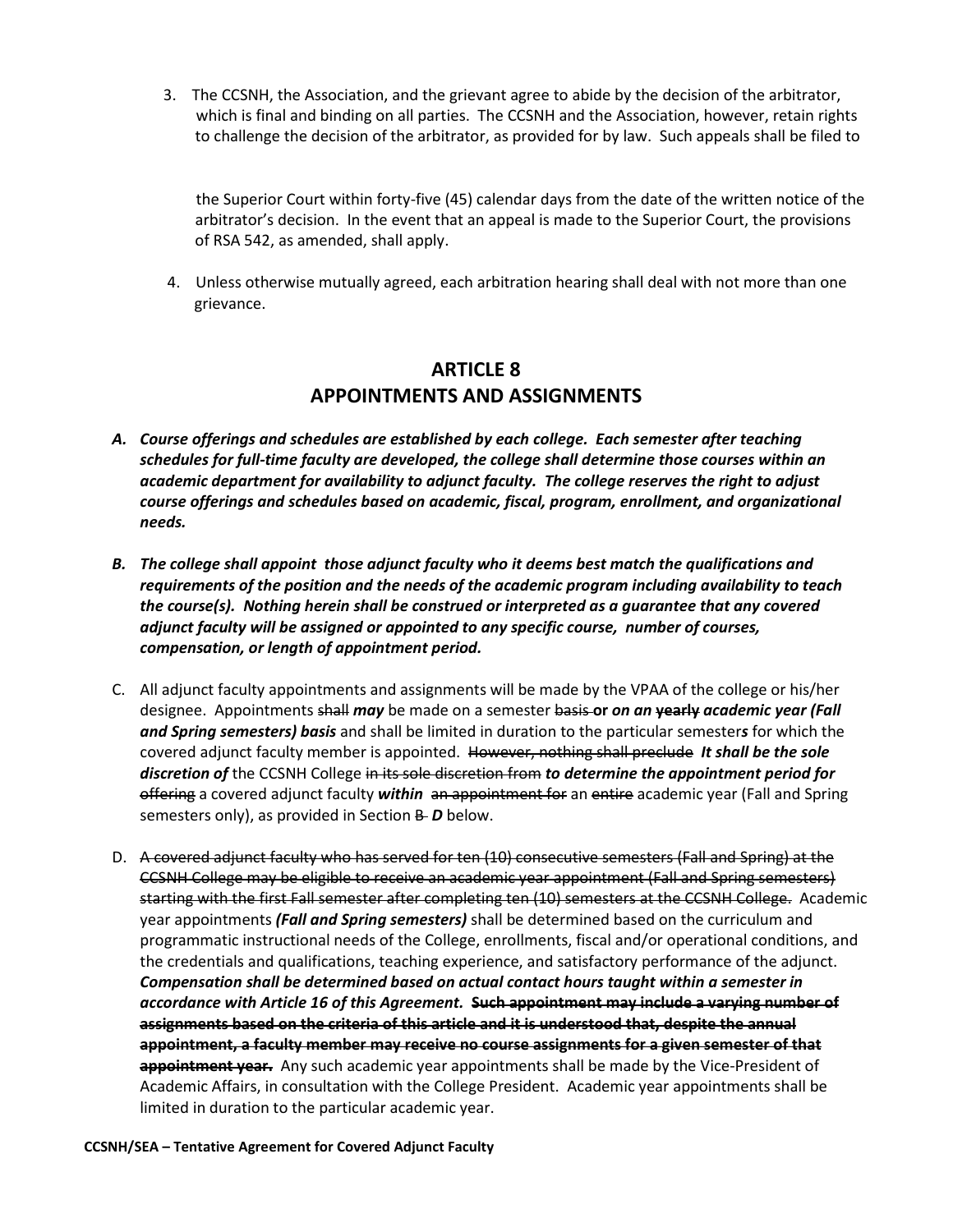- E. Each semester the college shall determine the courses to be offered to adjunct faculty members in the subsequent semester. **The college will offer classes to Advanced Lecturer before offering to other bargaining unit adjunct employee, provided the Advanced Lecturer is qualified.** By December 1 of each year, the College shall make available a tentative listing of whatever available positions there may be for the forthcoming Spring semester. By June 1 of each year, the College shall make available a tentative listing of whatever available positions there may be for the forthcoming Fall semester.
- F. Any covered adjunct who desires to teach for an upcoming semester may submit to the College a teaching availability form which shall indicate the course(s) that the adjunct is interested in teaching; the adjunct's particular availability for posted course offerings; the adjunct's general availability to teach in the upcoming semester, including the times and days of the week he or she can teach. Such form shall be submitted to the Vice-President of Academic Affairs of the college or his/her designee no later than February 15 for the forthcoming Fall semester and by October 15 for the forthcoming Spring semester. Appendix A – Adjunct Faculty Teaching Availability Form.
- G. An adjunct appointment letter will be issued by the college to the appointed adjunct faculty member as soon as practicable but not later than at least fourteen (14) calendar days before the start of a semester. A covered adjunct faculty member must endorse and return the letter to the college before the start of his/her assigned course. The Parties recognize that exceptions may be necessary to meet the instructional needs of the college.
- H. Cancellation or reassignment of a covered adjunct's course(s) will be made no later than five (5) calendar days before the start of the assigned course.
- I. If the college decides not to reappoint a covered adjunct faculty member for reasons of conduct or performance, the VPAA shall provide the particular reasons for the decision in writing to the adjunct faculty member. A college's decision not to reappoint a covered adjunct shall have a rational basis in fact. If the adjunct chooses, he or she may, within seven (7) days of receipt of the written notice, request a meeting with the Vice-President of Academic Affairs to discuss the Vice-President's decision. Such request shall be submitted in writing. *The Vice-President of Academic Affairs shall schedule the meeting within fourteen (14) calendar days from the receipt of the meeting request.* **The Vice President shall schedule hold a meeting and issue a written decision detailing the reasons for nonreppointment within five (5) calendar days of written notice by the adjunct.**

# **ARTICLE 9 WORKLOAD**

- A. It is understood that the covered adjunct reports to the Academic Department Chairperson or his/her designee at the college.
- B. The workload of the covered adjunct includes the following:
	- 1. Effective teaching of the assigned course(s), including knowledge of subject matter and well organized presentation of course materials.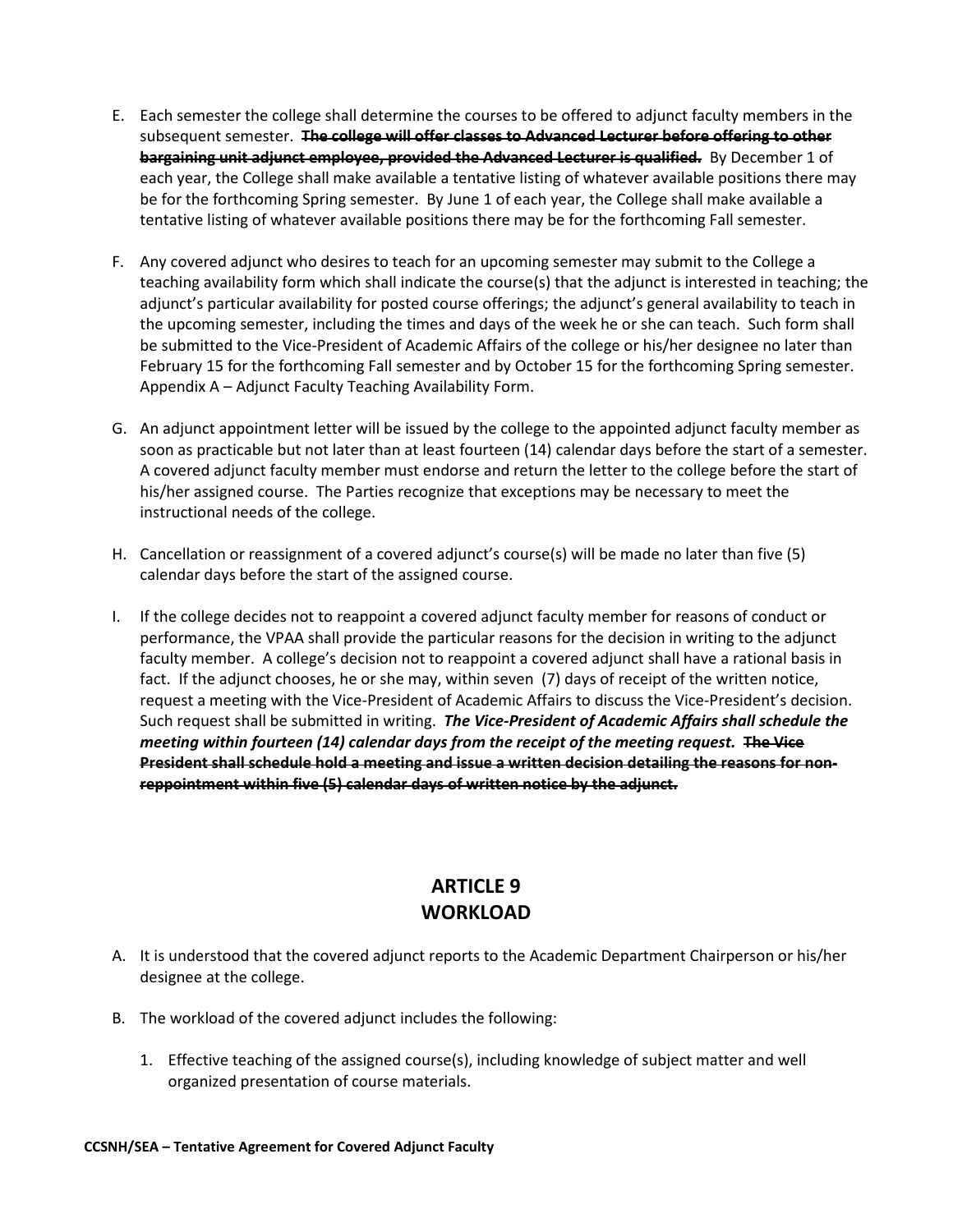- 2. Adherence to the course curriculum as established by the College *to include implementing common course syllabi, text(s), teaching materials and other necessary course information as provided by the Academic Department Chair or his/her designee*.
- 3. Adherence to all CCSNH, college, and academic department regulations, policies, procedures, and guidelines.
- 4. Availability to students enrolled in the course for consultation before or after class, or by appointment.
- 5. Attendance at college or department meetings, as required. A reasonable attempt shall be made to attend such meetings, however, when such meetings cannot be attended the adjunct faculty members shall take the necessary steps to obtain the information/material covered during the meeting.
- 6. Ongoing consultation with the college academic department as may be appropriate.
- 7. Submission of final grades by the deadline published in the college's academic calendar *in accordance with college policies and procedures*.
- 8. *Compliance with state, federal, CCSNH and college rules, regulations, and policies.*
- C. CCSNH adjunct faculty instruction is institution specific. That is, each CCSNH college retains and assigns its own faculty to meet its own instructional needs. The number of assigned credit *contact* hours per term/semester and terms/semesters a covered adjunct faculty member teaches is recorded and acknowledge by each CCSNH college and reported to the CCSNH Human Resources Office.
- D. Adjunct faculty shall be allowed to teach as many as twelve (12) eredit *contact* hours per semester. However, **i**t is understood that adjunct faculty are part-time faculty, teach a variable number of credits *contact hours* in an academic year and serve in a non-benefitted instructional position. If future interpretations of the Affordable Care Act (ACA) by federal governmental agencies and/or the courts conclude that an adjunct faculty workload could be deemed "full-time" for benefit purposes under the legislation, the CCSNH will meet and confer with the Association concerning how it intends to comply with the requirements of the ACA and the regulations promulgated thereunder. The CCSNH reserves the right to determine whether it is in compliance with the requirements of the ACA and the Association reserves its right to challenge whether the CCSNH is in compliance with the requirements of the ACA.
- E. *Contact Hour: Fifty (50) minutes of instruction per week for the period of an academic semester (or its equivalent), including lectures, seminars, and labs. Courses offered in alternative formats (online courses, e.g.) will be assigned the same contact hours as allotted to the course when offered in a conventional face-to-face delivery mode.* A credit hour is the equivalent to one 50-minute session (contact hour) of classroom instruction per week for a semester of fifteen/sixteen weeks. The number of direct course meetings per term/semester may be adjusted proportionately to reflect modified academic calendars and formats of study.
- F. Semester credit hours are established by CCSNH and granted for various types of instruction as follows:
	- 1. Lecture, discussion, or seminar: one contact hour per week constitutes one credit hour.
	- 2. Laboratory: 2-3 contact hours per week constitutes one credit hour.

**CCSNH/SEA – Tentative Agreement for Covered Adjunct Faculty**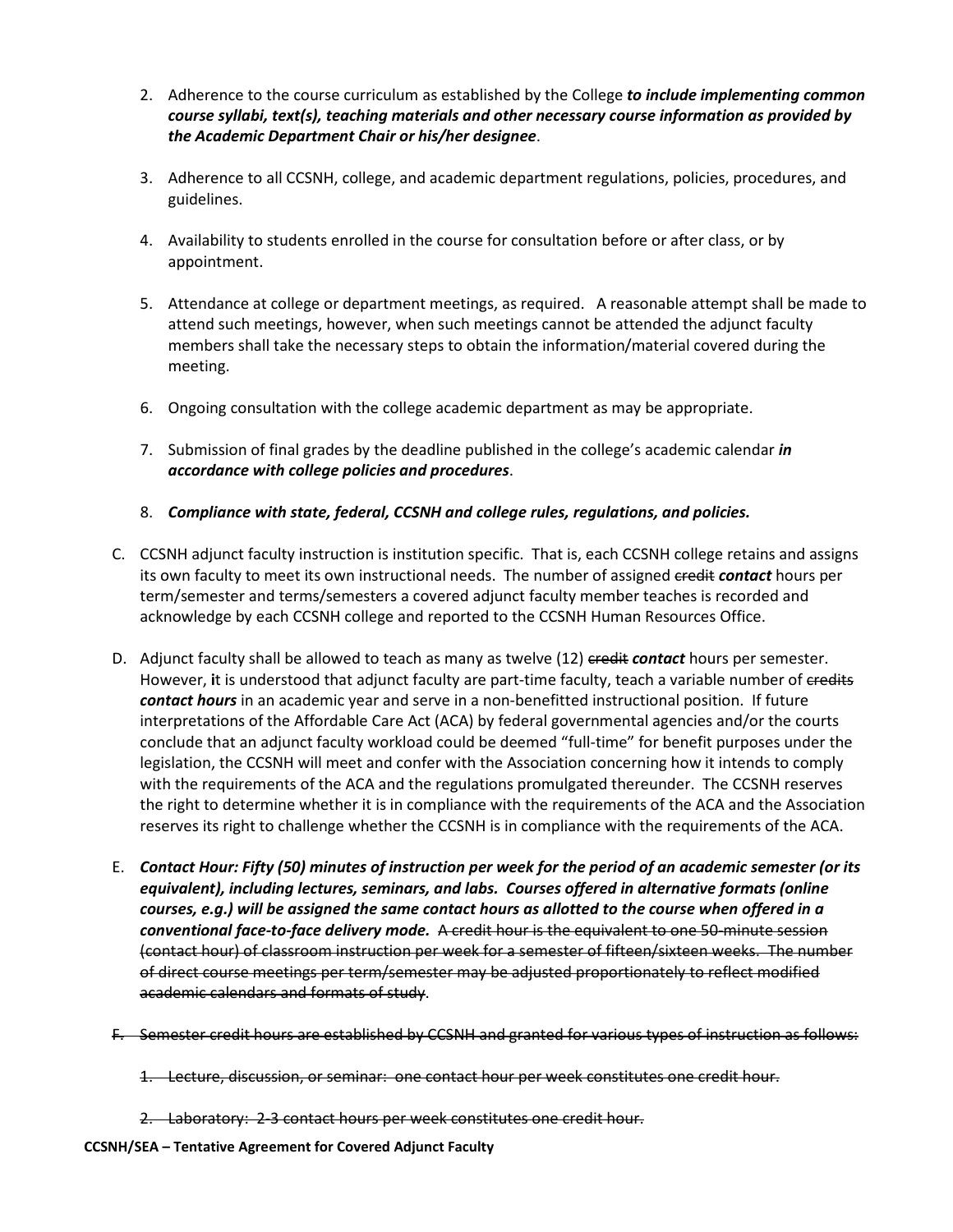- 3. Studio: 2-3 contact hours per week constitutes one credit hour.
- 4. Practicum/Fieldwork/Internship/Coop: Variable number of contact hours per week as determined by the college constitutes a one credit hour.
- F. A clinical contact hour is a measure that represents an hour (60 minutes) of scheduled instruction and supervision in a clinical setting.

#### **ARTICLE 10 CANCELLATION OF CLASSES**

- *A. Notice of Class Cancellations During a Term/Semester*
	- 1. When a College determines that classes are cancelled or implements a delayed start of classes adjunct faculty shall be notified in accordance with the notification procedure established at each College.
	- 2. When a covered adjunct faculty member seeks to cancel a class due to personal circumstances, he/she shall be required to provide notification of such absence *to the College's Office of Academic Affairs* in accordance with the College's established procedures. The covered adjunct faculty member shall be required to provide advance notice of such *class* cancellation *to the students enrolled in the class* and to take the necessary steps to cover the course material missed due to such absence.

# **ARTICLE 11 EVALUATIONS**

- A. The Academic Department Chair or his/her designee may evaluate the performance of covered adjunct faculty members, utilizing various sources of information including but not limited to: student evaluations; individual student commentary, both oral and written; review of the syllabi and other teaching materials; evidence of student learning; or classroom observations.
- B. Student evaluations shall be required in each course taught by a covered adjunct faculty member. Such evaluations shall be done on a form authorized by the CCSNH and college and in accordance with any college policy concerning such evaluations. At the conclusion of each semester student evaluations will be collected by the college's Office of Academic Affairs and distributed to the respective Academic Department Chair. The covered adjunct faculty member shall receive his/her student evaluation results after review by the Vice President of Academic Affairs and the Academic Department Chair.
- C. At his/her discretion, the Academic Department Chair, or his/her designee, may observe a class or classes of any covered adjunct faculty member. A classroom observation shall be documented and reviewed with the covered adjunct faculty. The covered adjunct faculty shall have the opportunity to respond to the findings associated with the classroom observation. Such comments shall be included with the classroom observation document*.*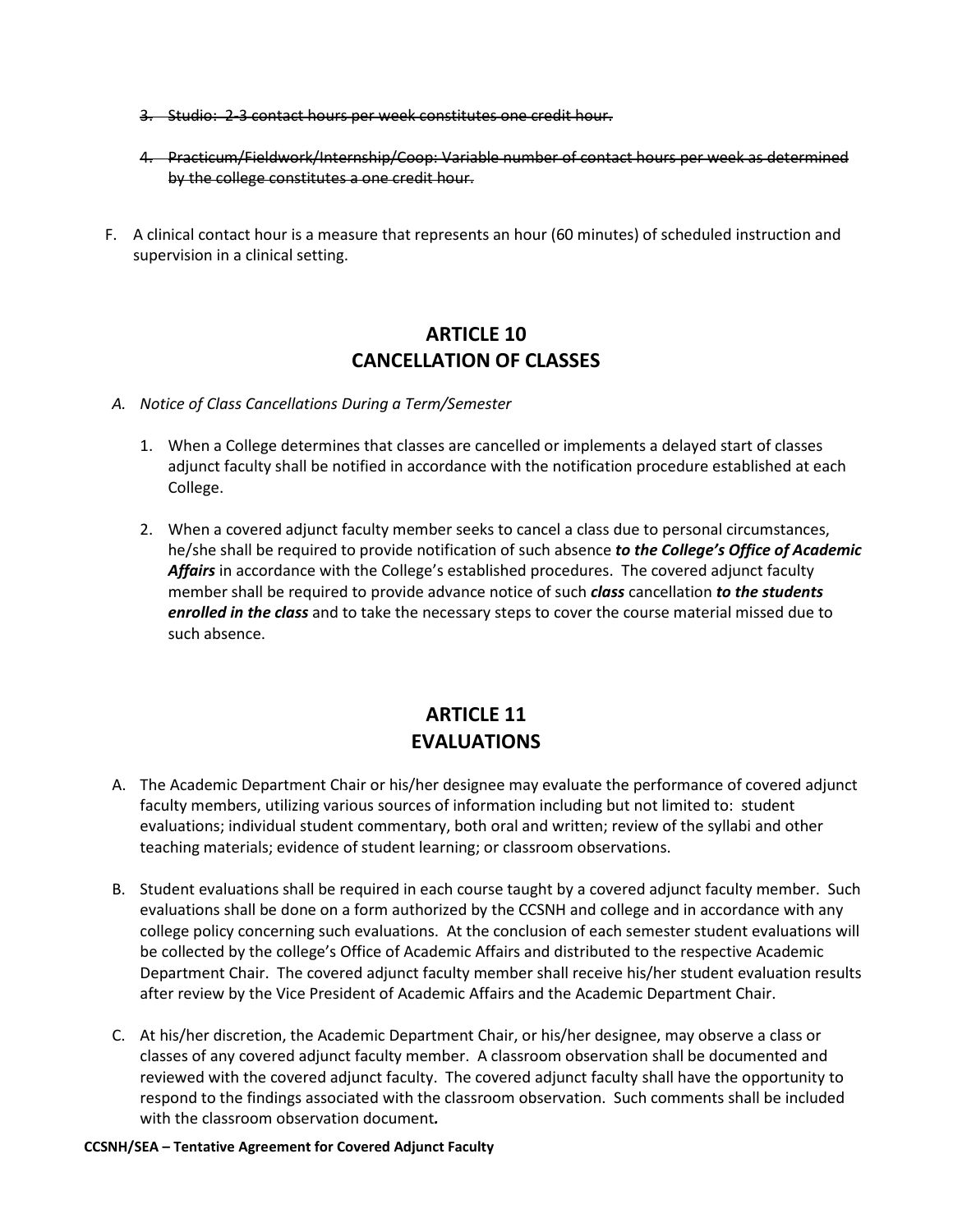# **ARTICLE 12 INTELLECTUAL PROPERTY**

#### *A. Applicability:*

This provision applies to all covered adjunct faculty involved in carrying out the CCSNH's mission while under the auspices of the CCSNH.

#### *B. Definitions:*

- 1. Intellectual Property. As used in this provision, intellectual property includes not only technology such as inventions, discoveries, creations, or authored works which may be protected legally (such as with Patents and Copyrights), but also the physical or tangible embodiment of the technology, such as biological organisms, plant varieties, or computer software based on or derived from research data.
- 2. Scholarly Works. Traditional publications in academia regardless of their medium of expression, such as books, case studies, peer-reviewed manuscripts, journal articles, glossaries, bibliographies, creative works, etc.
- 3. Course Material. Those elements that constitute an academic course delivered in traditional and non-traditional (online, e.g.) mode, including but not limited to, syllabi, course descriptions, class and lecture notes, quizzes, tests, assignments, laboratories, study guides, and content.

#### *C. Provision for Ownership:*

- 1. The CCSNH relinquishes any claim to ownership of scholarly works and assigns intellectual property rights to the covered adjunct faculty.
- 2. Course material created by the covered adjunct faculty in the fulfillment of the his/her appointed duties and responsibilities under this collective bargaining agreement is presumed to belong to the adjunct faculty for proprietary or marketing purposes outside of the college but is available to the college for internal review, use and distribution within the CCSNH and to external accrediting agencies.
- 3. If a covered adjunct faculty retains title to copyright of course material or scholarly works developed as part of his/her adjunct appointment, the adjunct faculty member shall grant to the CCSNH a nonexclusive, irrevocable, royalty-free right to use, display, duplicate, create derivative works and/or distribute the materials with appropriate attribution for educational and/or research purposes.
- 4. The CCSNH shall retain ownership and intellectual property rights to work commissioned by the college pursuant to a written contract or memorandum of understanding (MOU) with the covered adjunct faculty.

#### **ARTICLE 13**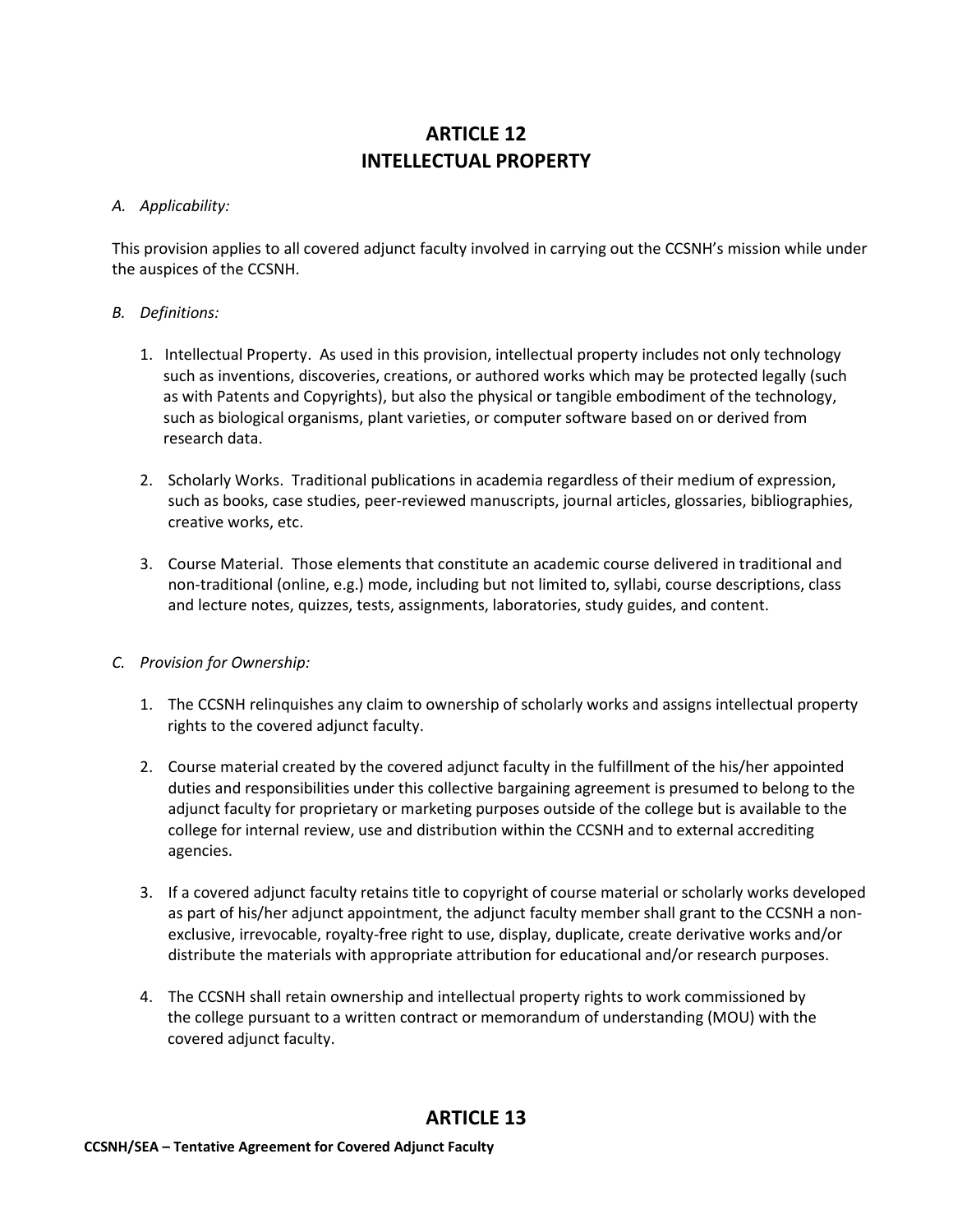#### **ACADEMIC FREEDOM & PROFESSIONAL RESPONSIBILITY**

- A. The CCSNH and the Association endorse the principles and standards of academic freedom and academic responsibilities generally and traditionally accepted in institutions of higher education. As an academic community committed to teaching and service excellence, it is expected that adjunct faculty will comply with their professional responsibilities to demonstrate the highest standards of professional behavior; to exercise professional judgment; to perform official duties effectively, efficiently, and with honesty, integrity, and fairness; to be conscious of the need for the equitable treatment of all students; and to use college resources economically.
- B. The CCSNH strives to maintain and encourage full academic freedom, within the law, of inquiry, teaching, research, and publication. Academic freedom in it teaching aspect is fundamental for the protection of the rights of the teacher in teaching and of the student to freedom in learning.
- C. In the exercise of academic freedom, the adjunct faculty member may discuss his/her own subject in the classroom that aligns with course objectives; s/he may claim as his/her right the privilege of discussing in his/her classroom controversial matters which serve an educational purpose and relate to his/her subject matter.
- D. Academic freedom carries with it correlative responsibilities. The adjunct faculty member has the responsibility to colleagues and the College community to preserve intellectual honesty in his/her teaching and research. The adjunct faculty member respects the free inquiry of his/her associates and avoids interference in their work.
- E. In his/her role as a citizen, every adjunct faculty member has the same freedom as other citizens. However, in his/her extramural utterances s/he has an obligation to make every effort to indicate that s/he is not a CCSNH or College spokesperson. Nothing herein shall be construed as an abridgement of rights guaranteed to the individual adjunct faculty member by the Constitution of the United States or the State of New Hampshire.
- F. An adjunct faculty member has the right to pursue work or other activities outside of the College.

#### **ARTICLE 14 MISCELLANEOUS WORKING CONDITIONS**

- A. Job announcements for full-time covered position vacancies shall be posted at each College and on the CCSNH website for a period of seven (7) calendar days.
- B. *An adjunct faculty shall be considered an internal candidate for a vacant full-time position within CCSNH provided that the adjunct faculty is currently teaching at the time of the internal position posting or, in the case of a position first posted after the end of a semester provided that the adjunct faculty taught during the immediately preceding semester. It is expressly understood by both parties that CCSNH retains the right to determine the general requirements of all positions and to appoint those candidates who best match the qualifications and job requirements of such positions.*
- C. Covered adjunct faculty traveling on official CCSNH college business shall be reimbursed for reasonable and authorized expenses in accordance with CCSNH policies, as amended.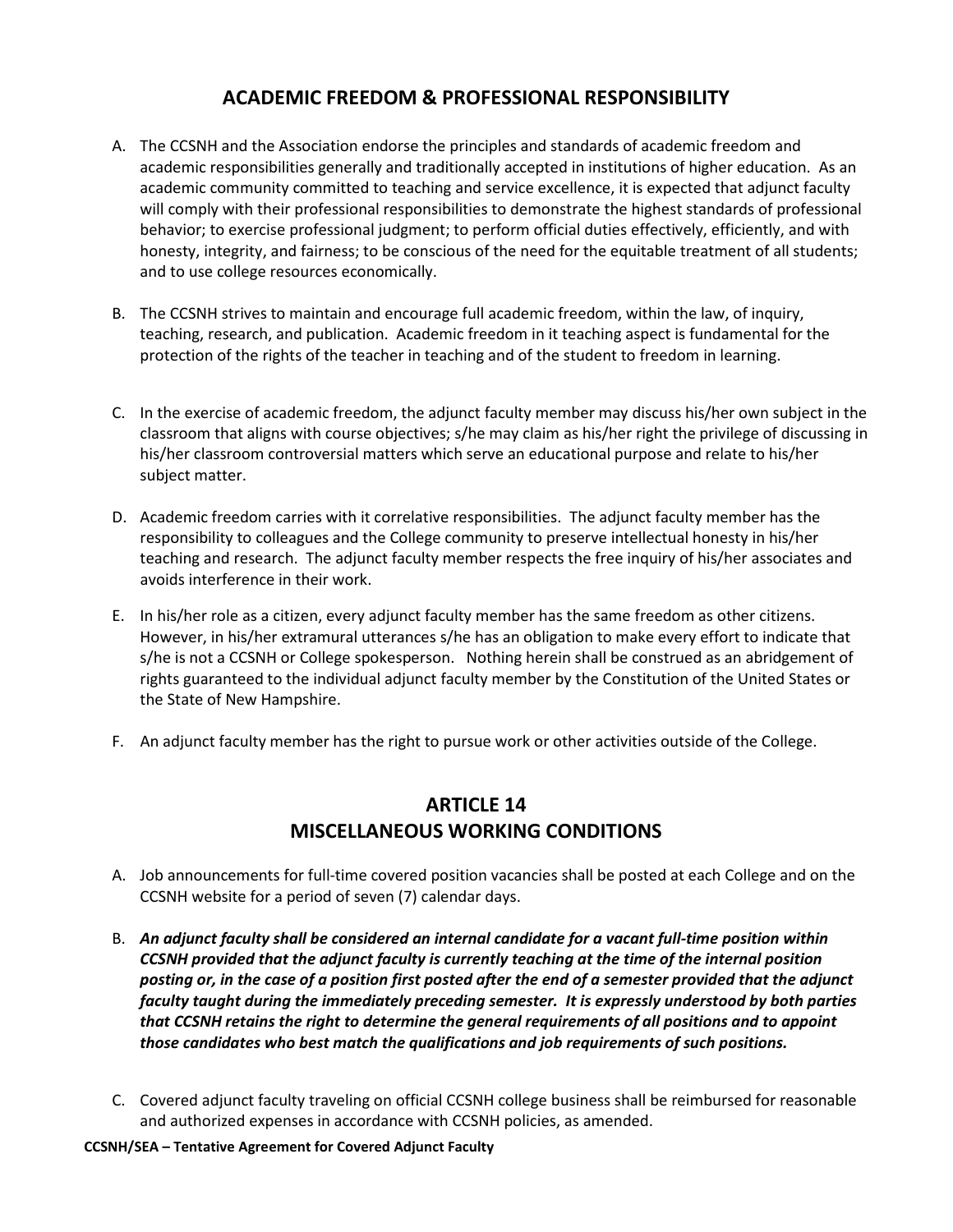- D. A CCSNH college may use institutional funds to reimburse a covered adjunct faculty for participation in an authorized professional development activity. Reimbursement for approved professional development activities shall be subject to the availability of funds and shall be limited to costs associated with registration fees and travel costs only in accordance with CCSNH policies, as amended.
- E. The CCSNH, its colleges, and covered adjunct faculty agree to abide by applicable federal and state laws concerning health and safety in the workplace. Each CCSNH College shall post the minutes of College Safety Committee meetings on employee bulletin boards. Adjunct faculty may participate in the College Safety Committee.
- F. All covered adjunct faculty shall be assigned a CCSNH email account for business use. The use of such account is covered by the CCSNH IT Acceptable Use Policy, as amended.
- G. Covered adjunct faculty shall have reasonable access to telephone services*,* electronic mail services, workspace, secretarial assistance, photo copying services, and supplies for the preparation of teaching materials, examinations, and other related materials.
- H. Covered adjunct faculty shall be issued college photo identification ("ID") cards for the term/semester in which they are appointed and receive the privileges afforded with the issuance of such ID cards in accordance with the college's policies and procedures.

# **ARTICLE 15 DISMISSAL**

- A. During the term of appointment within a Fall, Spring, or Summer semester a covered adjunct faculty shall not be terminated without just cause.
- B. A covered adjunct faculty member who is dismissed shall be notified in writing of the reasons therefore.
- C. All documentation pertaining to the dismissal shall be placed in the employee's personnel file at the time of issuance.
- D. A covered adjunct faculty shall be entitled to Association representation at a dismissal meeting, if requested by the covered adjunct faculty.

# **ARTICLE 16 COMPENSATION**

A. The salary schedule at each CCSNH college for covered adjunct faculty (except for covered adjunct clinical faculty) shall be as outlined below. The lab or studio component of a course shall be compensated at sixty-seven percent (.67) of the credit rate multiplied by the number of lab hours designated for the course. For adjuncts assigned to teach both the lecture and lab components of a course, the compensation for lab instruction shall be added to the per credit rate compensation for the course.

*Note: CCSNH proposes increases at 1.5% for Fall, 2022 and 1.5% for Spring, 2023*

**CCSNH/SEA – Tentative Agreement for Covered Adjunct Faculty**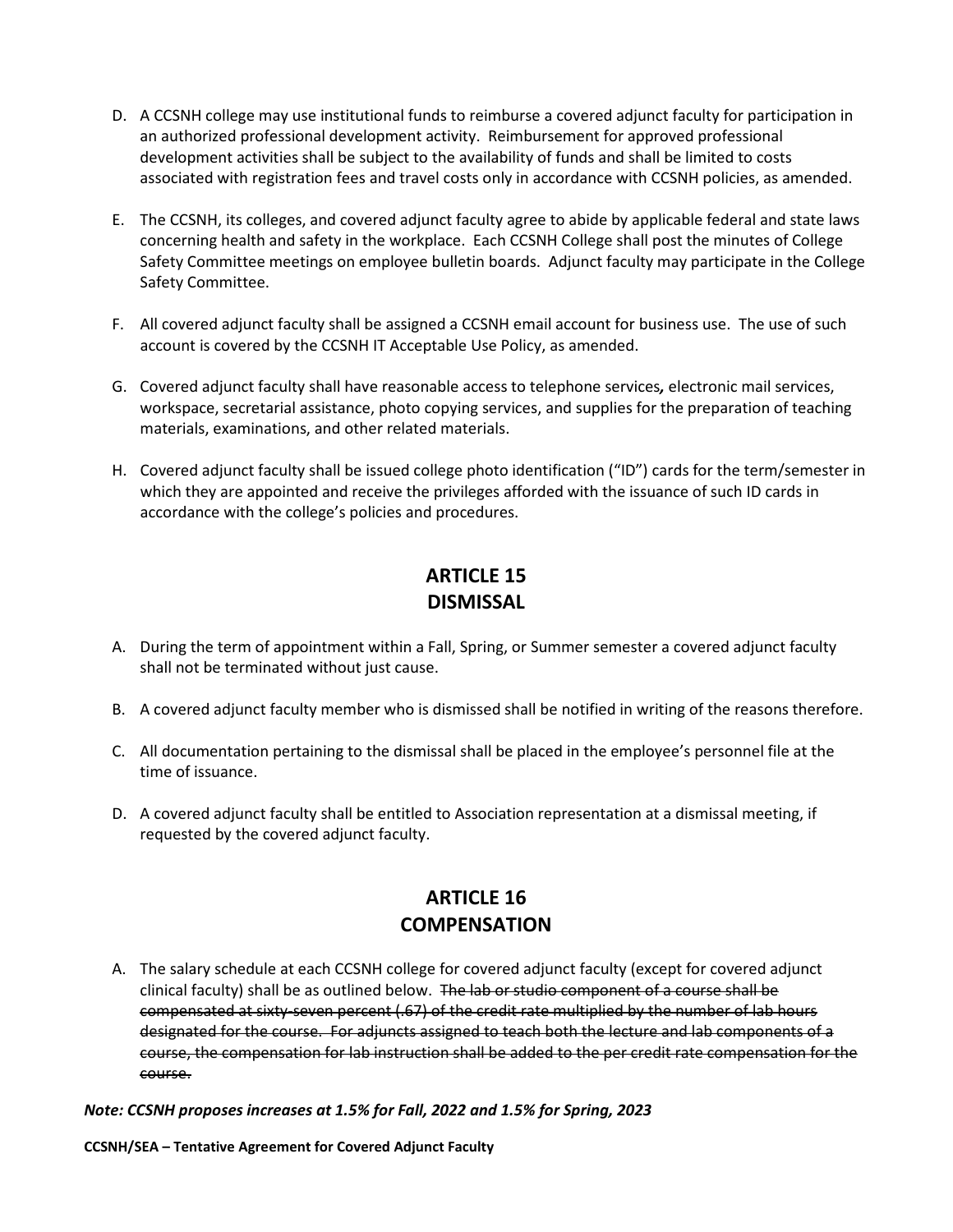1. Effective Fall, 2018 *2022* the salary schedule at each CCSNH College shall be as follows:

| Adjunct Instructor      | \$679.00 | \$689.00 per contact hour |
|-------------------------|----------|---------------------------|
| Adjunct Lecturer        | \$768.00 | \$780.00 per contact hour |
| Adjunct Senior Lecturer | \$836.00 | \$849.00 per contact hour |

*2. Effective Spring, 2023 the salary schedule at each CCSNH College shall be as follows:*

| <b>Adjunct Instructor</b>      | \$699.00 per contact hour |
|--------------------------------|---------------------------|
| <b>Adjunct Lecturer</b>        | \$792.00 per contact hour |
| <b>Adjunct Senior Lecturer</b> | \$862.00 per contact hour |

B. The hourly rate per clinical contact hour (60 minutes) at each CCSNH College shall be as outlined below. Such compensation is inclusive of duties associated with clinical preparation and student assessment.

| Clinical Adjunct Level | Fall, 2018 | <b>Fall, 2022</b> |
|------------------------|------------|-------------------|
| Level 1                | \$46.05    | \$46.75           |
| Level 2                | \$52.40    | \$53.15           |
| Level 3                | \$57.17    | \$57.90           |

- C. The compensation rate applied for Summer teaching shall be the rate that is assigned for the preceding Spring semester as noted in Section A and B above.
- D. A covered adjunct faculty may advance from Adjunct Instructor to Adjunct Lecturer or from Adjunct Lecturer to Adjunct Senior Lecturer if hired as an Adjunct Lecturer, following the successful job performance and the completion of the sixth semester of teaching at the designated college. Service in rank and successful performance shall be defined as the completion of six (6) semesters of instruction, which may include summer.
- E. In the event a CCSNH college elects to run a course that is by its definition under enrolled, the College may offer the adjunct faculty member reduced compensation to teach that course, which the adjunct may accept or decline.
- F. The parties agree that if a course for which a covered adjunct faculty member is scheduled to teach is cancelled within five (5) calendar days of the start of the class, the adjunct faculty member shall receive a cancellation payment in the amount of fifteen *twenty* percent (15% *20%*) of his/her payment for the course. In the event the course is cancelled after the first class, the covered adjunct faculty shall receive payment equal to twenty*-five* percent (20% *25%*) of his/her payment for the course.
- G. Where CCSNH or a college requires covered adjunct faculty to attend any trainings or professional development activities, adjunct faculty shall be compensated at the rate of \$40.00 per hour.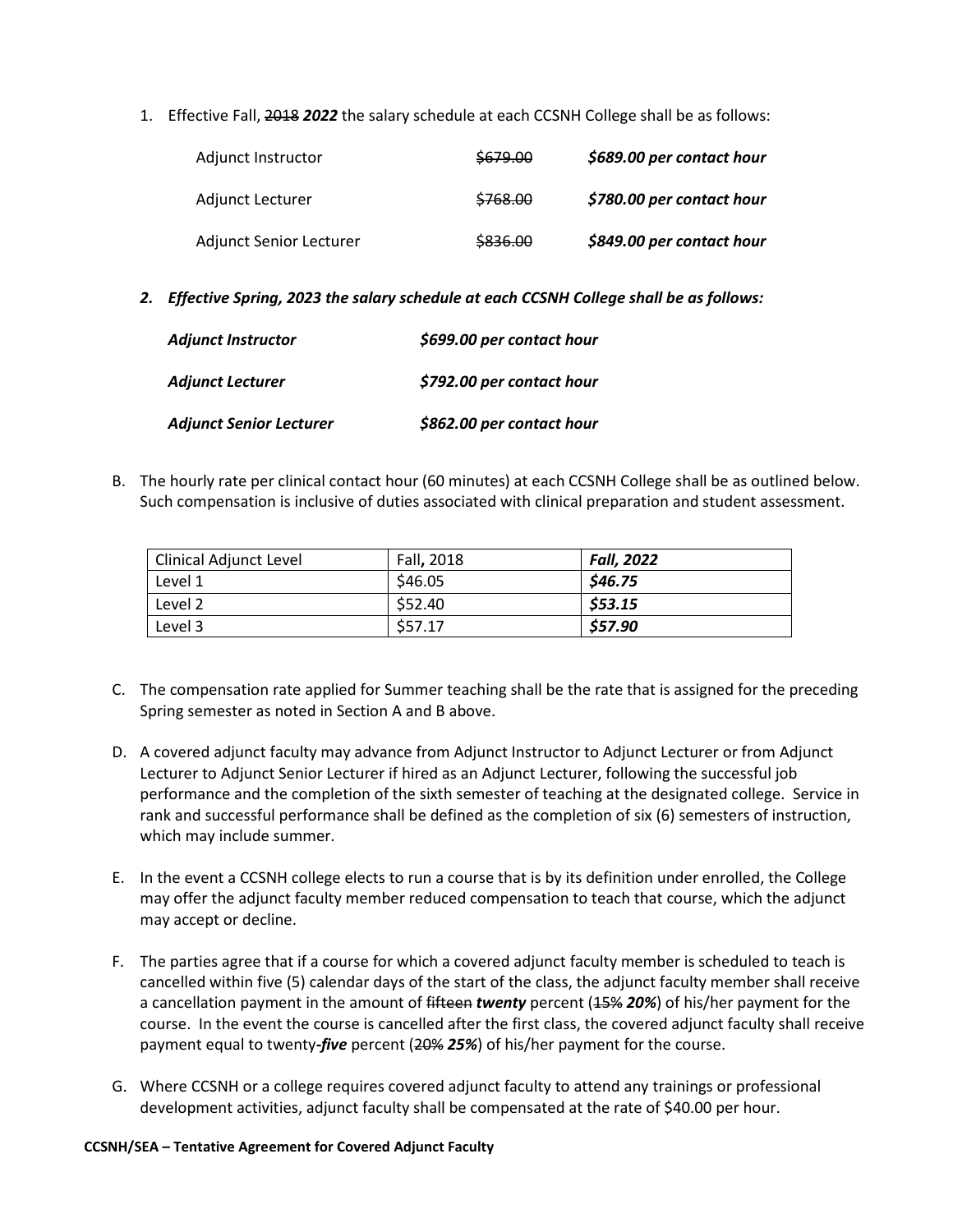*H. Longevity: A covered adjunct faculty member shall be eligible to receive a one-time longevity bonus payment upon the completion of a certain number of semesters of adjunct instruction within a CCSNH college. The one-time longevity bonus payment shall be paid in the adjunct faculty member's last paycheck of the Fall or Spring semester in which the longevity bonus is earned. Such longevity bonus payment is not added into base contact hour rates and is not cumulative. The longevity bonus amount shall be as follows:*

| <b>Completion of 20 semesters (Fall and Spring semesters)</b> | \$200.00 |
|---------------------------------------------------------------|----------|
| <b>Completion of 25 semesters (Fall and Spring semesters)</b> | \$275.00 |
| <b>Completion of 30 semesters (Fall and Spring semesters)</b> | \$350.00 |
| <b>Completion of 35 semesters (Fall and Spring semesters)</b> | \$425.00 |
| <b>Completion of 40 semesters (Fall and Spring semesters)</b> | \$500.00 |
| <b>Completion of 45 semesters (Fall and Spring semesters)</b> | \$575.00 |

I. Eligibility to Participate in Voluntary Retirement Savings Plans: Covered adjunct faculty shall be eligible to participate in the CCSNH voluntary retirement savings plans. The CCSNH offers a 457(b) and 403(b) tax deferred retirement savings plans through payroll deductions. Voluntary retirement savings plans are subject to CCSNH guidelines and IRS rules and regulations and are subject to the terms of those plans, as amended. The CCSNH makes no employer contributions to these plans. Enrollment applications and pre-tax salary reduction elections must be completed.

# **ARTICLE 17 LEAVES**

- A. When a covered adjunct faculty member is unable to perform his/her duties and responsibilities due to a temporary disability s/he may apply for a temporary unpaid leave of absence without pay.This leave may be extended in certain cases for the duration of the semester in which the leave is being taken. Any semester in which an adjunct faculty member has worked part of the semester and has been on an approved leave for part of the semester shall count as a semester worked for purposes of service calculations.
- B. CCSNH will comply with all federal law governing military service, including military leaves of absences, as required by the Uniform Services Employment and Reemployment Rights Act of 1994 (USERRA, 38U.S.C.) and any other pertinent legislation.
- C. A covered adjunct faculty member shall be granted civil leave without loss of pay when performing jury duty or when subpoenaed to appear before a court, public body, or administrative tribunal. Such civil leave shall only be granted when the time period of jury duty or civil service coincides with the adjunct faculty member's assigned instructional schedule. A covered adjunct faculty on civil leave/jury duty shall surrender to the CCSNH any fees received for such activity, less mileage reimbursement for use of the adjunct's own vehicle, provided the covered adjunct is being paid by the CCSNH college for such time involved in the civil service or jury duty.
- D. Nothing contained in this Article shall limit an adjunct faculty member from exercising his/her rights under the Family and Medical Leave Act of 1993, if applicable.

#### **CCSNH/SEA – Tentative Agreement for Covered Adjunct Faculty**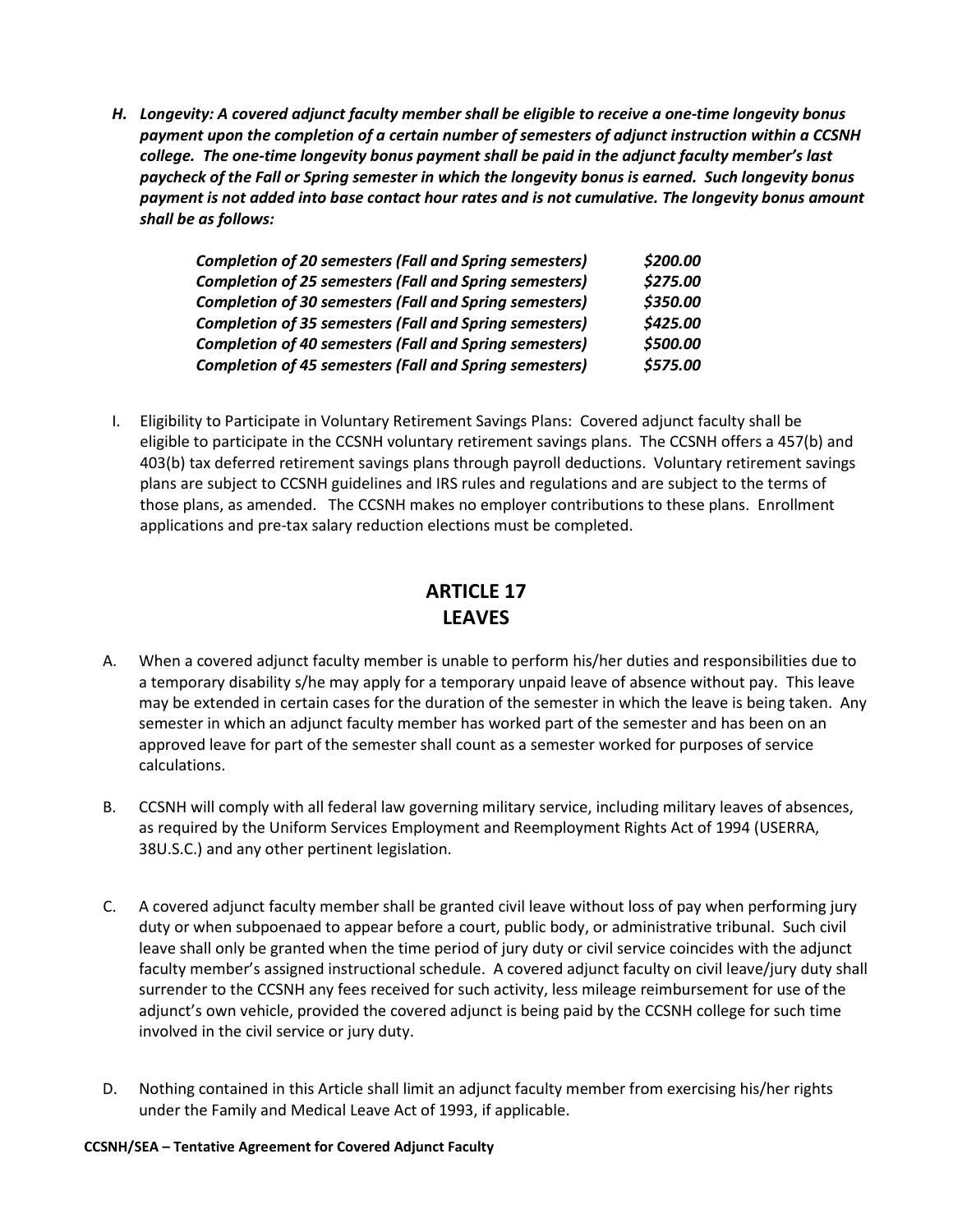#### **ARTICLE 18 PAYROLL INFORMATION**

- A. Covered adjunct faculty shall be paid in accordance with the designated CCSNH payroll calendar. The CCSNH Human Resources/Payroll Office shall publish and distribute the payment schedule for adjunct faculty at the start of each academic year.
- B. Covered adjunct faculty may elect to receive their compensation during the Fall, Spring, and Summer semesters based on the following payment schedule:
	- 1. One Payment a lump sum payment to be processed at the end of the semester upon the completion of the course and the fulfillment of all assigned duties.
	- 2. Two Payments two equal payments to be processed at mid-semester and at the end of the semester upon completion the course and the fulfillment of all assigned duties.
	- 3. Four Payments four equal payments to be processed on a monthly basis during the academic semester with the fourth and final payment being processed at the end of the semester upon the completion of the course and the fulfillment of all assigned duties.
	- 4. Bi-weekly equal bi-weekly payments to be processed during the semester with the final payment being processed at the end of the semester upon completion of the course and the fulfillment of assigned duties.
- C. Payroll checks, payroll advice forms, and other such payroll documents shall be provided in accordance with CCSNH procedures and in a manner that maintains the confidentiality of personal and payroll information. Maintenance of confidentiality shall not, however, be interpreted so as to hinder the normal functioning of the payroll system, or to limit access to personal and payroll information by employees whose job functions require such access.

# **ARTICLE 19 PERSONNEL FILES**

- A. A personnel file exists as a record of an individual's employment history, achievements, and activities. The personnel file for adjunct faculty is maintained by college Human Resources Office for each covered adjunct faculty. The contents of personnel files shall include documents used to support personnel action or other employment records or employment-related correspondence. The existence of the official personnel file shall not preclude duplicative or non-official files, but any such files shall not be considered the official file of the adjunct faculty member. In the event that information is omitted, absent, or missing from his/her personnel file, the employee shall be able to submit such information to the college Human Resources Office and the same shall be included in such personnel file.
- B. The covered adjunct faculty, his/her authorized representative (with written authorization), and appropriate officials of the College and the CCSNH shall have the right to access an employee's

**CCSNH/SEA – Tentative Agreement for Covered Adjunct Faculty**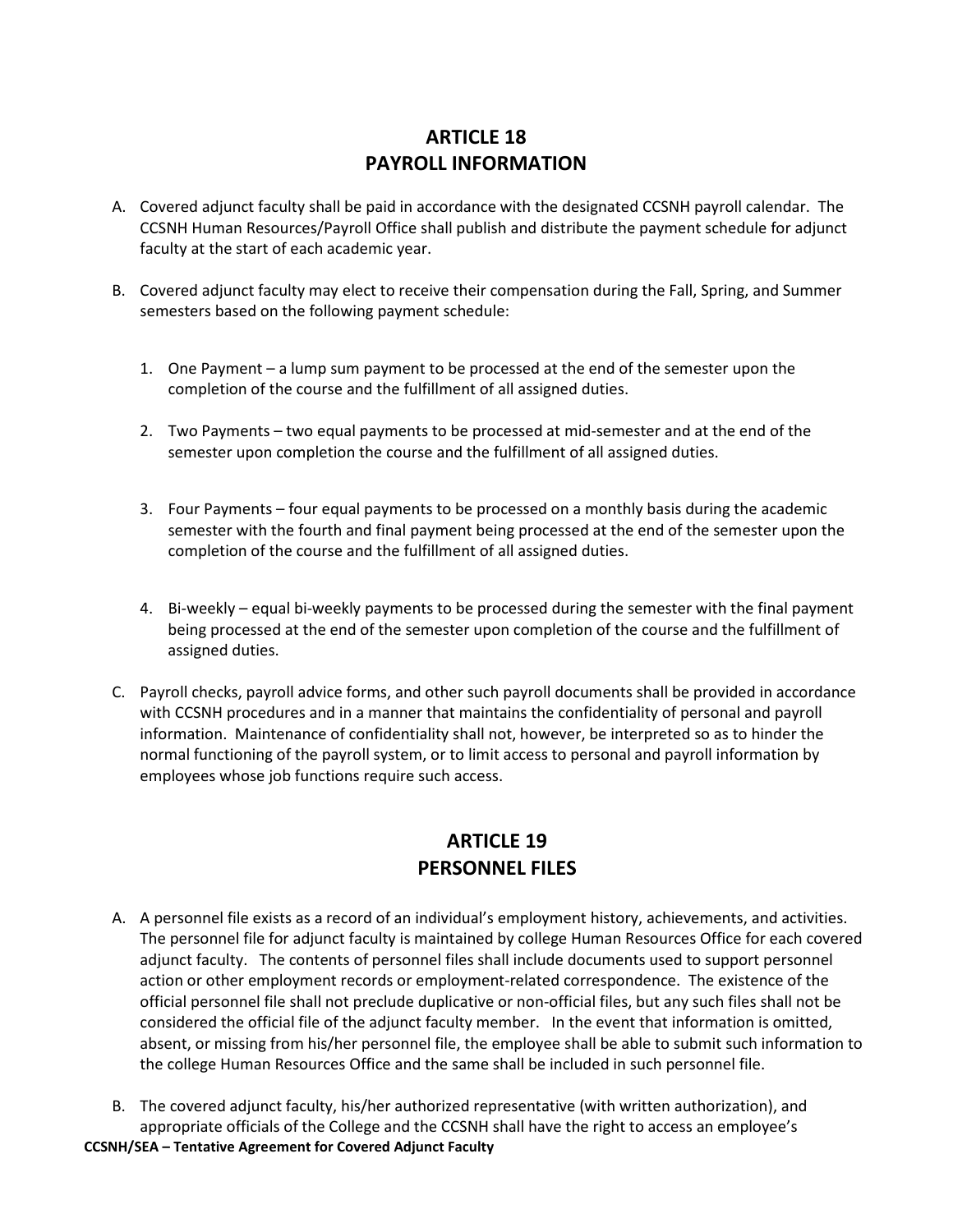personnel file. Third parties are not entitled to inspect personnel files, unless otherwise required by law.

- C. Employees shall be provided with a copy of letters of complaint by a third party and letters of commendation at the same time such letters are placed in the personnel file. The personnel file shall not contain any anonymous correspondence.
- D. An employee shall have the right to respond to any material placed in the personnel file and such response shall be made part of the personnel file appended to the original material. No material reflecting adversely on an employee's performance or related to any disciplinary action shall be placed in the personnel file until the employee has been given a copy or notified of the material.
- E. All materials within the personnel file are available for inspection and copying. Covered adjunct faculty shall be allowed access to their official personnel file during the normal business hours of the college Human Resources Office with prior arrangement. A single copy of documents requested by the employee shall be provided by the college Human Resources Office without charge.
- F. Medical records shall not be part of the employee's official personnel file. A separate file shall be maintained by the CCSNH or College Human Resources Office as allowed by law, for documents including medical records obtained in the course of employment including any permitted drug or alcohol testing; first reports of injury; applications and memos of payments related to workers' compensation benefits; and requests for reasonable accommodations. Such files shall be available to the employee for inspection and copying.
- G. No part of this provision shall be in violation of RSA 91-A, New Hampshire's "Right-to-Know" Law or RSA 275:56 and the parties agree to comply with the provisions of such statutes, as amended. Should new statutes become effective with regard to personnel files and records, the CCSNH will react appropriately to comply with those statutes and will notify all personnel accordingly.

# **ARTICLE 20 NO STRIKE OR LOCKOUT**

A. The Association on behalf of its officers, agents, and bargaining unit members agree that so long as this Agreement or any written extension hereof is in effect, there shall be no strike or other forms of job actions declared unlawful by RSA 273-A:13.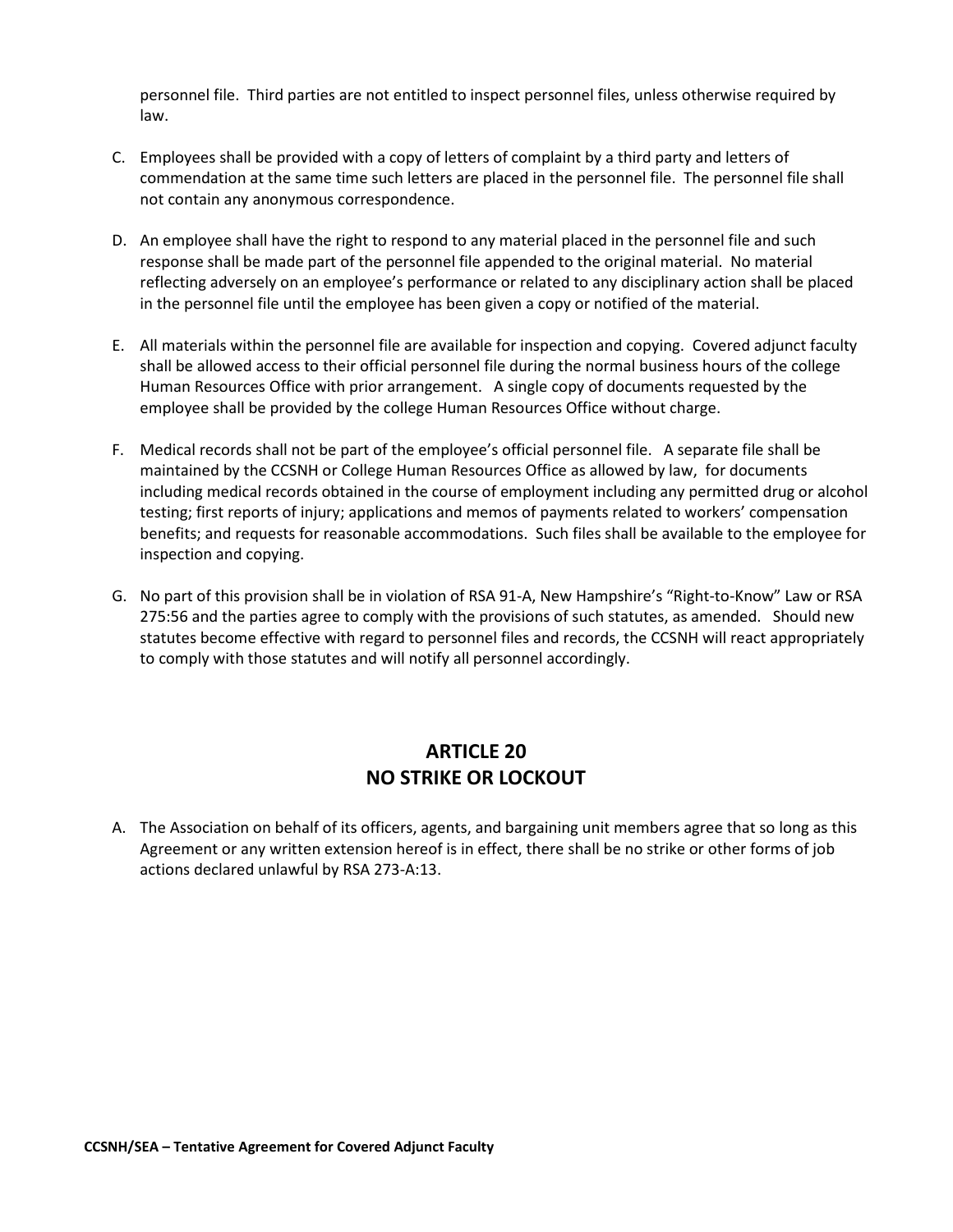- B. Any member of the bargaining unit who violates the provisions of this Article will be subject to discipline, including discharge.
- C. In the event of a prohibited action under this Article, the Association agrees to use every reasonable effort to inform members of the unit of the illegality of such activity and of the Association's policy of opposition to such activity.
- D. The CCSNH agrees that neither it nor any of its Trustees, officers, agents, or employees shall engage in any lockouts or other forms of job action that have been declared unlawful for the life of this Agreement or any written extension thereof.

# **ARTICLE 21 NOTICES**

- A. Notice to Association: Whenever a written legal notice is required to be given by the CCSNH to the Association, such notice shall be given to the state organization of the State Employees Association of New Hampshire, Inc., with offices in Concord, New Hampshire.
- B. Notice to CCSNH: Whenever written legal notice is required to be given by the Association to the CCSNH such notice shall be given to the Human Resources Director at the CCSNH System Office.

# **ARTICLE 22 SEPARABILITY**

A. In the event that any provisions of this Agreement at any time after execution shall be declared to be invalid by any court of competent jurisdiction, or abrogated by law, such decision or law shall not invalidate the entire Agreement, it being the expressed intention of the Parties hereto that all other provisions not thereby invalidated remain in full force and effect.

# **ARTICLE 23 WAIVER**

A. Waiver by either Party of the other's non-performance or violations of any term or condition of this Agreement shall not constitute a waiver of any other non-performance or violation of any other term or conditions of this Agreement, or of the same non-performance or violation in the future.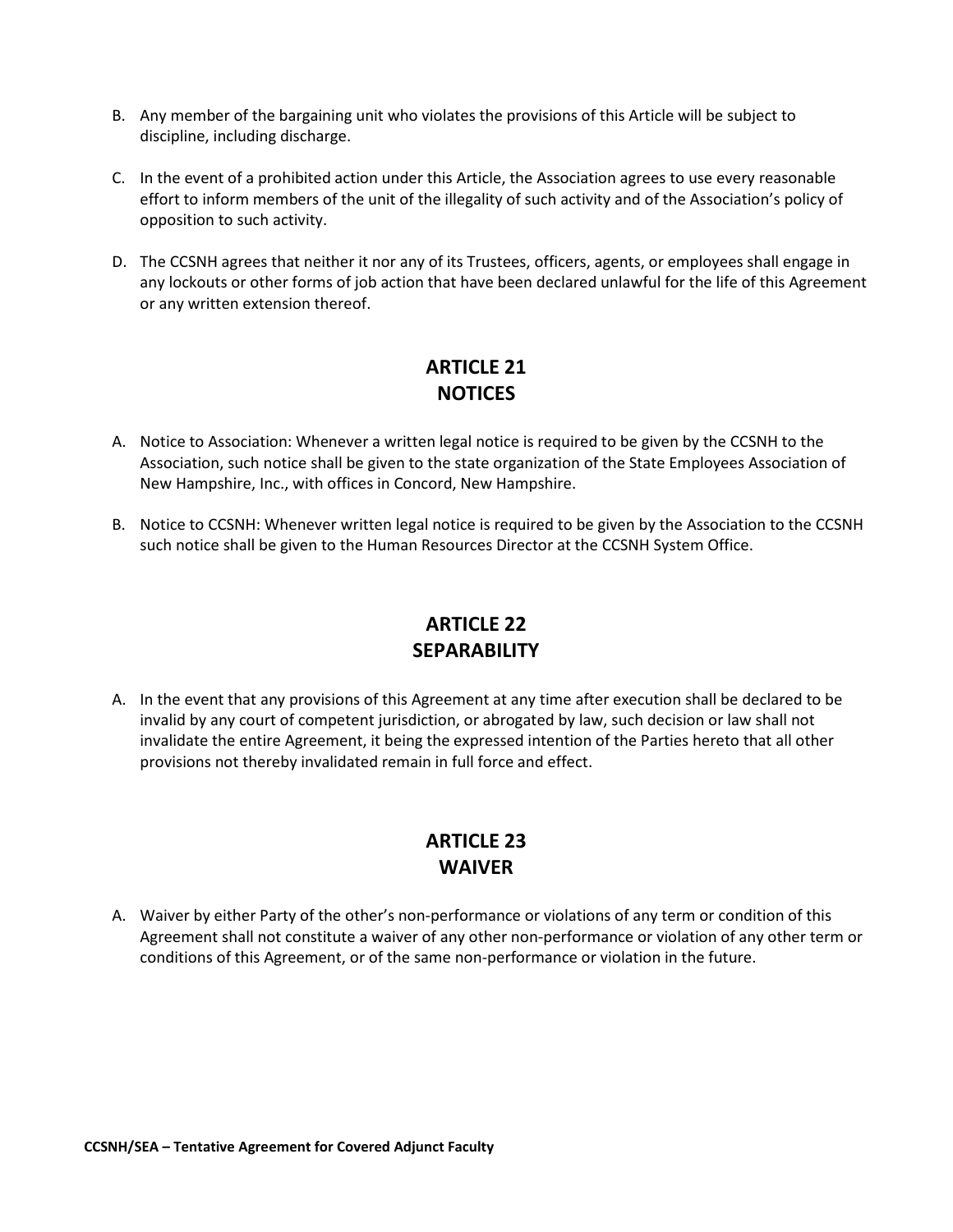# **ARTICLE 24 DURATION**

- A. This Agreement as executed by the parties shall continue in full force and effect from the date of signing until midnight *June 30, 2023*.
- B. The CCSNH and the Association shall have the right to reopen negotiations on any article(s) of this Agreement upon mutual agreement.